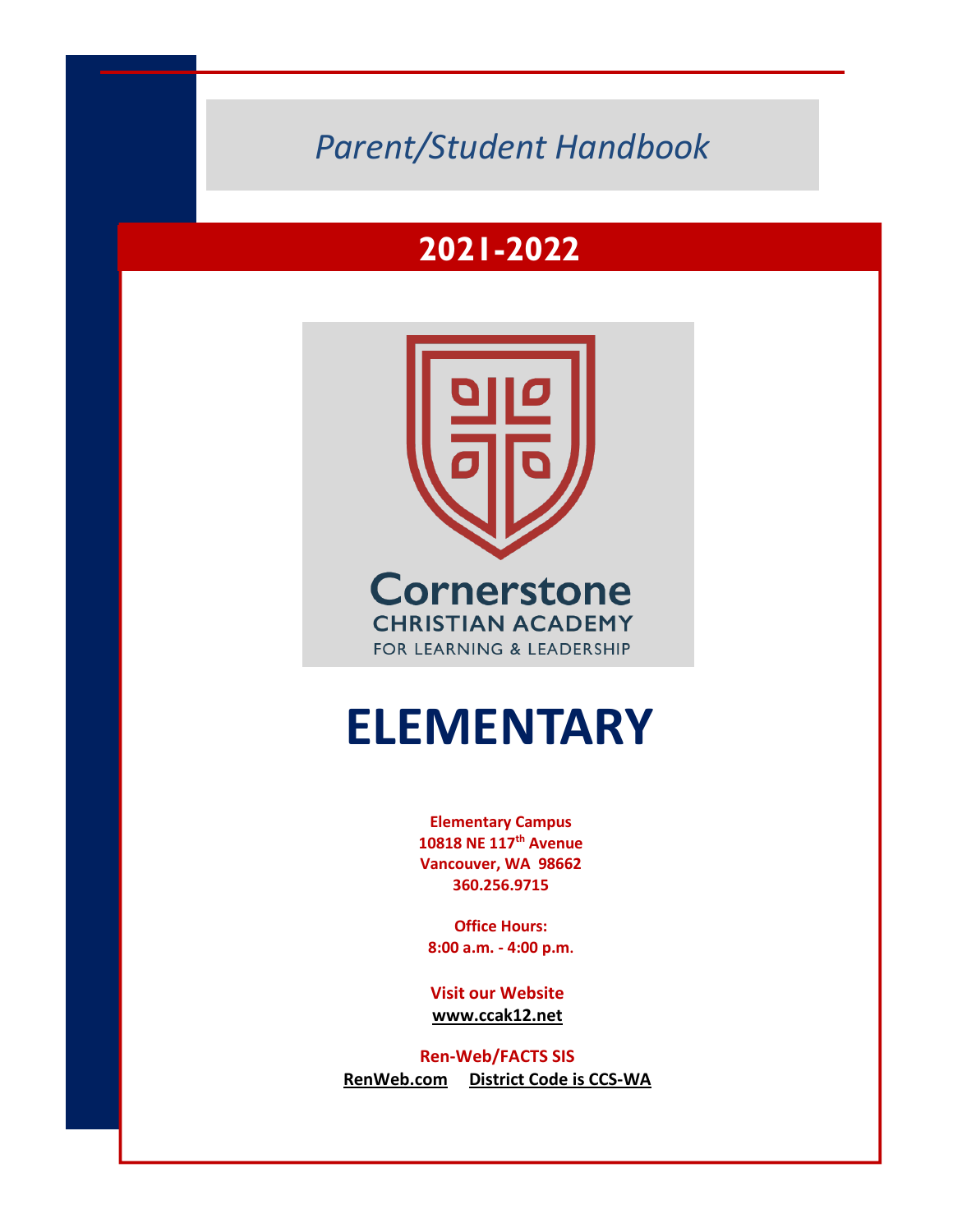# **Table of Contents**

| ı  |                                           |             |                                          |
|----|-------------------------------------------|-------------|------------------------------------------|
|    | <b>Introduction</b>                       |             | Parking Lot Procedures                   |
|    | Message from Principal Frey               |             | <b>Field Trips</b>                       |
|    | <b>Parent Contract Information</b>        |             | <b>School Closure/Emergencies</b>        |
|    | Cell Phone Policy                         |             | <b>School Closure</b>                    |
|    | <b>Technology Resources Policy</b>        |             | Natural Emergency Information            |
|    | <b>School Transportation Policy</b>       |             | <b>Telephone Procedures</b>              |
|    | History, Mission, Vision, Promise         |             | <b>Office Phone</b>                      |
|    | <b>Christian Education Philosophy</b>     |             | iPods, MP3, Games, & Cell Phones         |
|    | Anti-discrimination Policy                | VII         | <b>Miscellaneous</b>                     |
|    | <b>Statement of Faith</b>                 |             | Lunch Program                            |
| Ш  | <b>Student Objectives</b>                 |             | Conduct at Lunch                         |
|    | <b>Whole Student</b>                      |             | <b>School Fines</b>                      |
|    | <b>Priority Student Learning Results</b>  |             | <b>School Pictures</b>                   |
| Ш  | <b>Admissions Policies and Procedures</b> |             | Lost and Found                           |
|    | <b>Enrollment Fees</b>                    |             | <b>Parent Service Hours</b>              |
|    | Tuition                                   |             | Activities                               |
|    | <b>Financial Assistance</b>               |             | Awards                                   |
|    | Enrollment                                |             | <b>Chapel and Assemblies</b>             |
|    | <b>Classroom Age Requirements</b>         |             | Playground and Safety Guidelines         |
|    | <b>Classroom Size</b>                     |             | Recess                                   |
|    | <b>New Students</b>                       |             | <b>General Playground Guidelines</b>     |
|    | <b>Student Withdrawal</b>                 |             | <b>Playground Equipment Guidelines</b>   |
|    | <b>Extended Care Program</b>              |             | <b>Court Games Guidelines</b>            |
| IV | <b>Students</b>                           |             | <b>Field Area Guidelines</b>             |
|    |                                           |             | End of Recess Play                       |
|    | <b>Student and Parent Expectations</b>    |             |                                          |
|    | Behavior                                  |             | <b>Emergency Signal</b>                  |
|    | <b>Dress and Grooming</b>                 |             | Athletics                                |
|    | Attendance                                |             | Athletic Code of Conduct                 |
|    | Discipline Philosophy                     |             | <b>Academic Eligibility</b>              |
|    | <b>Sanction Descriptions</b>              | <b>VIII</b> | <b>Health Policy</b>                     |
| v  | <b>Academics</b>                          |             | <b>Health Attendance Policy</b>          |
|    | Homework Policy                           |             | Allergies                                |
|    | <b>Grade Level Placement</b>              |             | <b>Medications</b>                       |
|    | <b>Grading Scale</b>                      |             | <b>Health Care Provider Consent</b>      |
|    | <b>Parent Teacher Conferences</b>         |             | <b>Medications for Chronic Condition</b> |
|    | Progress Reports and Report Cards         |             | <b>Emergency Supply of Medications</b>   |
|    | <b>Student Testing</b>                    |             | <b>Emergency Medical Care</b>            |
| VI | <b>General Information</b>                |             |                                          |
|    | <b>Entering/Exiting Campus</b>            |             |                                          |
|    | <b>Closed Campus</b>                      |             |                                          |
|    | <b>Release Authorization</b>              |             |                                          |
|    | Carpool                                   |             |                                          |
|    | Drop-Off Areas                            |             |                                          |
|    | Pick-Up Areas                             |             |                                          |
|    | Transportation                            |             |                                          |

| <b>Introduction</b>                       |             | Parking Lot Procedures                    |
|-------------------------------------------|-------------|-------------------------------------------|
| Message from Principal Frey               |             | <b>Field Trips</b>                        |
| <b>Parent Contract Information</b>        |             | <b>School Closure/Emergencies</b>         |
| Cell Phone Policy                         |             | <b>School Closure</b>                     |
| <b>Technology Resources Policy</b>        |             | Natural Emergency Information             |
| <b>School Transportation Policy</b>       |             | <b>Telephone Procedures</b>               |
| History, Mission, Vision, Promise         |             | <b>Office Phone</b>                       |
| <b>Christian Education Philosophy</b>     |             | iPods, MP3, Games, & Cell Phones          |
| <b>Anti-discrimination Policy</b>         | VII         | <b>Miscellaneous</b>                      |
| <b>Statement of Faith</b>                 |             | Lunch Program                             |
| <b>Student Objectives</b>                 |             | Conduct at Lunch                          |
| <b>Whole Student</b>                      |             | <b>School Fines</b>                       |
| <b>Priority Student Learning Results</b>  |             | <b>School Pictures</b>                    |
| <b>Admissions Policies and Procedures</b> |             | Lost and Found                            |
| <b>Enrollment Fees</b>                    |             | <b>Parent Service Hours</b>               |
| <b>Tuition</b>                            |             | <b>Activities</b>                         |
| <b>Financial Assistance</b>               |             | Awards                                    |
| Enrollment                                |             | <b>Chapel and Assemblies</b>              |
| <b>Classroom Age Requirements</b>         |             | <b>Playground and Safety Guidelines</b>   |
| <b>Classroom Size</b>                     |             | Recess                                    |
| <b>New Students</b>                       |             | <b>General Playground Guidelines</b>      |
| Student Withdrawal                        |             | <b>Playground Equipment Guidelines</b>    |
| <b>Extended Care Program</b>              |             | <b>Court Games Guidelines</b>             |
| <b>Students</b>                           |             | <b>Field Area Guidelines</b>              |
| <b>Student and Parent Expectations</b>    |             | End of Recess Play                        |
| <b>Behavior</b>                           |             | <b>Emergency Signal</b>                   |
| <b>Dress and Grooming</b>                 |             | Athletics                                 |
| Attendance                                |             | <b>Athletic Code of Conduct</b>           |
| Discipline Philosophy                     |             | <b>Academic Eligibility</b>               |
| <b>Sanction Descriptions</b>              | <b>VIII</b> | <b>Health Policy</b>                      |
| <b>Academics</b>                          |             | <b>Health Attendance Policy</b>           |
|                                           |             |                                           |
| <b>Homework Policy</b>                    |             | Allergies<br>Medications                  |
| Grade Level Placement                     |             |                                           |
| <b>Grading Scale</b>                      |             | <b>Health Care Provider Consent</b>       |
| <b>Parent Teacher Conferences</b>         |             | <b>Medications for Chronic Conditions</b> |
| <b>Progress Reports and Report Cards</b>  |             | <b>Emergency Supply of Medications</b>    |
| <b>Student Testing</b>                    |             | <b>Emergency Medical Care</b>             |
| <b>General Information</b>                |             |                                           |
| <b>Entering/Exiting Campus</b>            |             |                                           |
| <b>Closed Campus</b>                      |             |                                           |
| <b>Release Authorization</b>              |             |                                           |
| Carpool                                   |             |                                           |
| Drop-Off Areas                            |             |                                           |
| Pick-Up Areas                             |             |                                           |
| Transportation                            |             |                                           |
|                                           |             |                                           |
|                                           |             |                                           |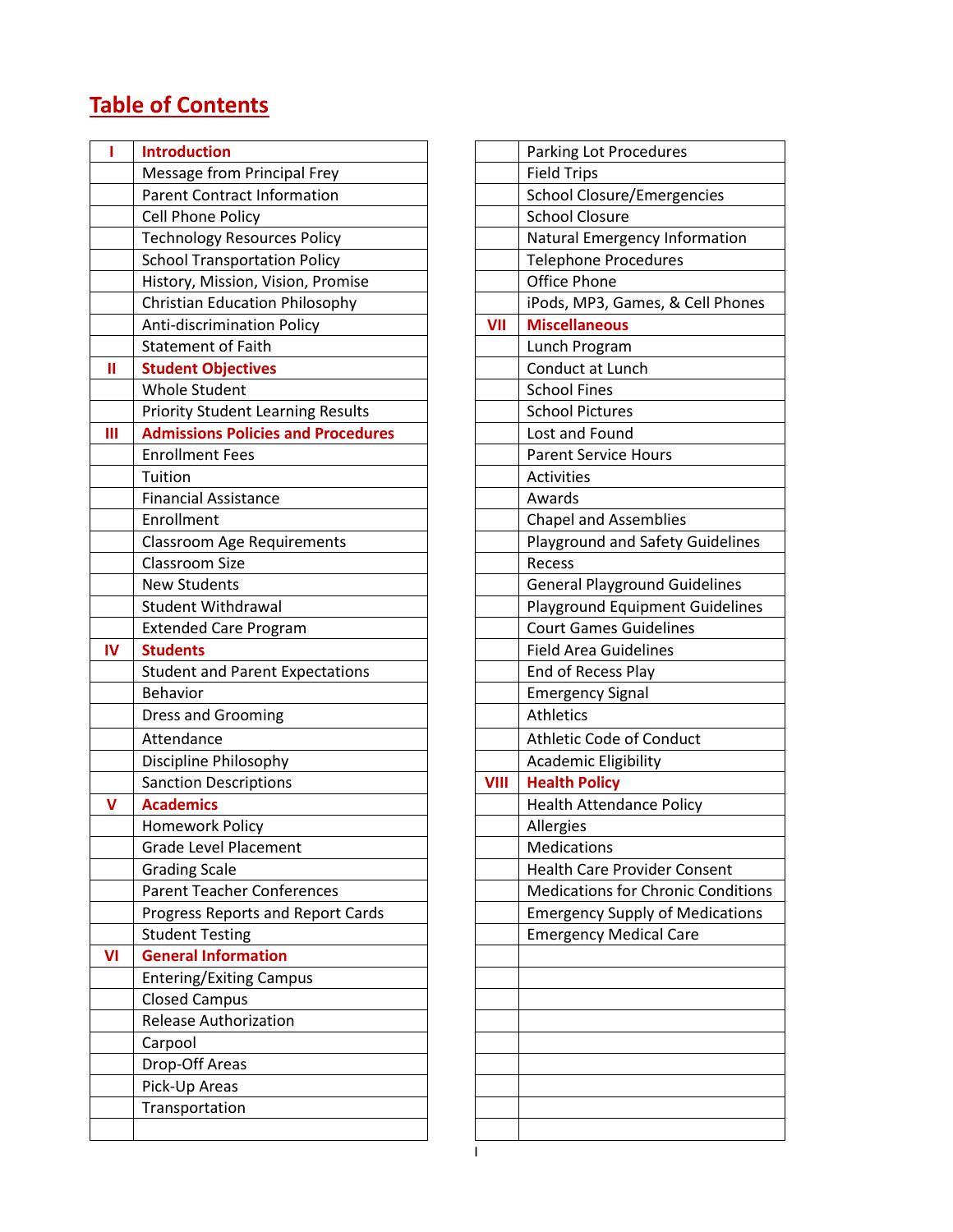# **I. Introduction**

# **A Message from the Principal**

Dear Families,

Welcome to Cornerstone Christian Academy for Learning and Leadership (CCALL)! For those of you who are new, we are so blessed to have you part of our CCALL Family! CCALL strives to provide our students and their families with a Christ-centered, Biblically-based environment and a strong sense of community.

The Student Handbook contains information about school programs, policies and procedures. Please take time to go over this handbook with your children in an age appropriate manner.

Communication is key to maintaining a strong home/school partnership. Do not hesitate to contact your child's teacher(s) or the administrators if you have questions, suggestions, or concerns. We look forward to working closely with families to support our students' learning and spiritual growth.

Serving Christ through Education,

*Heather Frey* Elementary School Principal hfrey@ccak12.net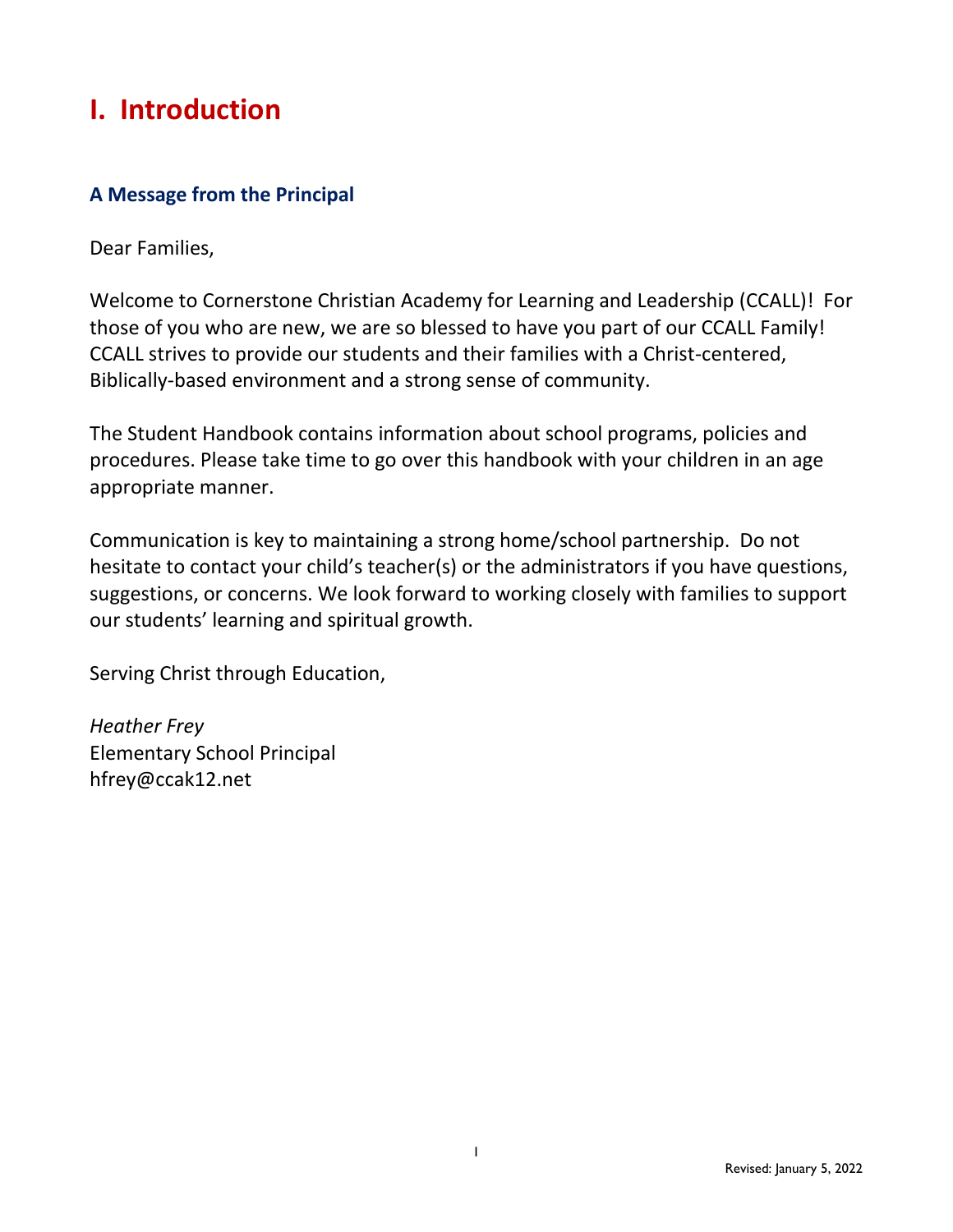#### **Parent Contract**

**ADMISSIONS POLICY:** I/We understand that my/our child's attendance at Cornerstone Christian Academy for Learning & Leadership (CCALL) is a privilege and not a right. If at any time my/our child's conduct, academic progress or cooperation with CCALL's authorities is not in keeping with CCALL's requirements, regulations and/or the CCALL Statement of Faith, I/we understand that the school administration reserves the right to dismiss my/our child. Further, I/we agree that in the event that I/we cannot continue to support CCALL relating to the progress of my/our child, I/we agree to withdraw my/our child from CCALL in a quiet and orderly fashion. I/We understand and accept that if I/we withdraw or are requested to withdraw my/our child, there will be no refund of enrollment fees and tuition reimbursement, if applicable, will be prorated in accordance with CCALL policy. CCALL is a private, non-discriminatory Christian school and reserves the right to enroll and/or withdraw students at our discretion.

**PARENT-STUDENT HANDBOOK**: As a parent/guardian, I/we have read and accept all regulations of the school as presented in the CCALL Parent/Student Handbook, including the CCALL Statement of Faith, and fully support the Board of Trustees, administration, and staff in observance of such regulations and doctrine, and support the Christian learning environment created by CCALL. I/We understand and acknowledge that CCALL has the right, without prior notice, to modify or amend policies and practices within the limits and requirements imposed by law.

**STATEMENT OF FAITH**: I/We understand and agree with the mission and purpose of Cornerstone Christian Academy for Learning & Leadership and with the CCALL Statement of Faith.

**FINANCIAL AGREEMENT**: I/We agree to pay all tuition and fees for my/our child for the 2021-22 academic school year. I/We agree to fulfill all financial obligations promptly. I/We agree to set up my/our online payment plan through FACTS Management Company at the time of enrollment as required by CCALL. Enrollment is not complete until a 2021-22 FACTS Payment Plan has been set up. A \$25.00 late fee will be assessed to all accounts not paid by the due date. A \$30.00 fee will be assessed for returned payments. All fees are NON-REFUNDABLE. Tuition reimbursement will be prorated upon early withdrawal in accordance with CCALL policy. *ECE:* Tuition will be paid in equal monthly payments. *Elementary and Middle School:* Tuition will be paid in 10 or 12 equal monthly payments, beginning in July. Tuition paid in full by August  $31<sup>st</sup>$  will be given a \$200.00 discount.

**SERVICE HOURS**: I/We understand that the philosophy of CCALL cannot be fulfilled without parental involvement, which shall include, but is not limited to: volunteering in the classroom or at special events, PTF activities, fundraising, etc. A total of 30 service hours are required by each family with students enrolled in Elementary or Middle School. If these service hours cannot be completed, a \$15.00 fee per hour not worked will be assessed. (CCALL reserves the right to alter this requirement based on COVID-related restrictions.)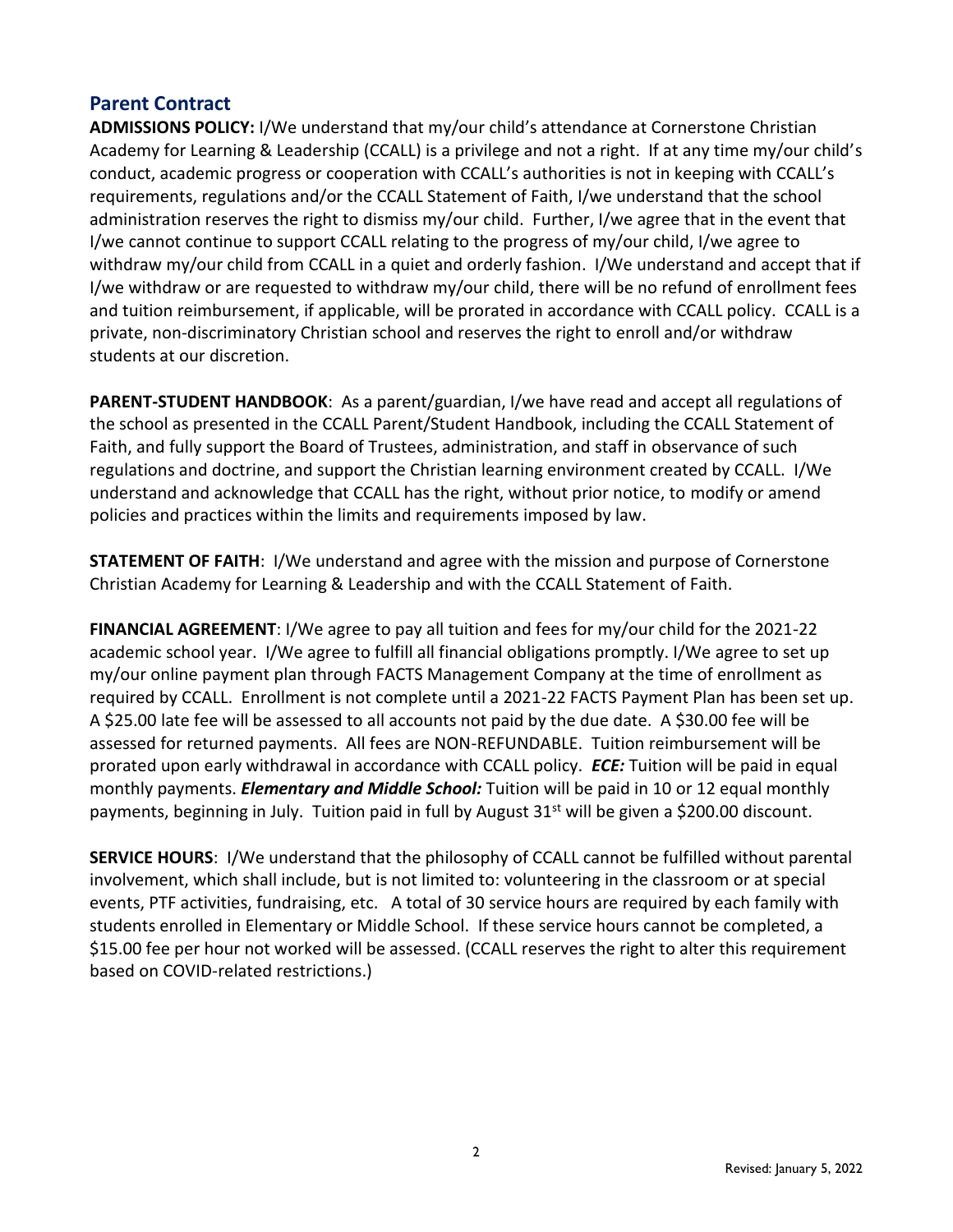**REFERRAL INCENTIVE:** I/We understand referral discounts are available to CCALL families who are listed by a new family on the application for enrollment form at the time of application submission. Referral discounts will be applied as a tuition reduction at the end of the 6th consecutive month in which the new family is enrolled and in good standing. Although limitations may apply relating to new families receiving tuition assistance or attending part-time, there is no limit on the number of families that may be referred and for which a referral discount may be received.

**PAST DUE ACCOUNTS:** I/We understand my/our child will not be permitted to continue attending school if our account becomes 45 days or more past due. I/We understand that in order to re-enroll our child, our account must be current. In the event of legal action on this account, I/we agree to pay any and all costs of such suit,

collection and attorney fees. I/We understand and agree that late payments and unpaid accounts are subject to late fees and interest charges as outlined in the Tuition Payment Agreement.

**DAMAGES:** I/We agree to assume full financial responsibility for damages caused by my/our child.

**PLACEMENT:** I/We understand that CCALL has full discretion in the class placement of my/our child.

**SPECIAL NEEDS:** I/We understand that by signing this Parent Contract that CCALL has a very limited ability to accommodate children with special needs (physical, educational, behavioral & dietary), and these needs will be taken into consideration during the review process prior to admission. All applicable federal and state laws will be reviewed and adhered to during the admissions process.

**EARLY WITHDRAWAL:** I/We understand that if I/we withdraw our my/child before the end of the school year, prorated tuition and School Age Extended Care Program fees must be paid in full, lost or damaged laptops, iPads, and/or books from the classroom or the library must be replaced or paid for in order to receive report card(s) and/or student records. Enrollment fees are non-refundable.

**CHAPEL:** Attendance of chapel services and scripture memorization are mandatory for all Elementary and Middle School students. The ECE 3 ½ through 5 year old classes will attend chapel services weekly. Parents are welcome to attend chapel services.

**COMMUNICATION:** I/We understand that I/we will be responsible for reading school newsletters, emails, and other school communication concerning my/our child's grades/homework, events, and other school information.

**DISCIPLINE AND CONDUCT**: I/We agree to support the school in the discipline of my/our child as outlined in the CCALL Parent/Student Handbook. I/We further agree to require our child to show respect for those in authority over them in the school such as administrators, teachers, assistants, custodians, and staff. I/We understand that a student who persists in unacceptable conduct will not be permitted to remain in school.

**BIBLICAL CONFLICT RESOLUTION**: I/We agree to follow the conflict resolution strategy outlined in Matthew 18:15-16. "Moreover, if your brother sins against you, go and tell him his fault between you and him alone. If he hears you, you have gained your brother. But if he will not hear, take with you one or two more, that "by the mouth of two or three witnesses every word may be established."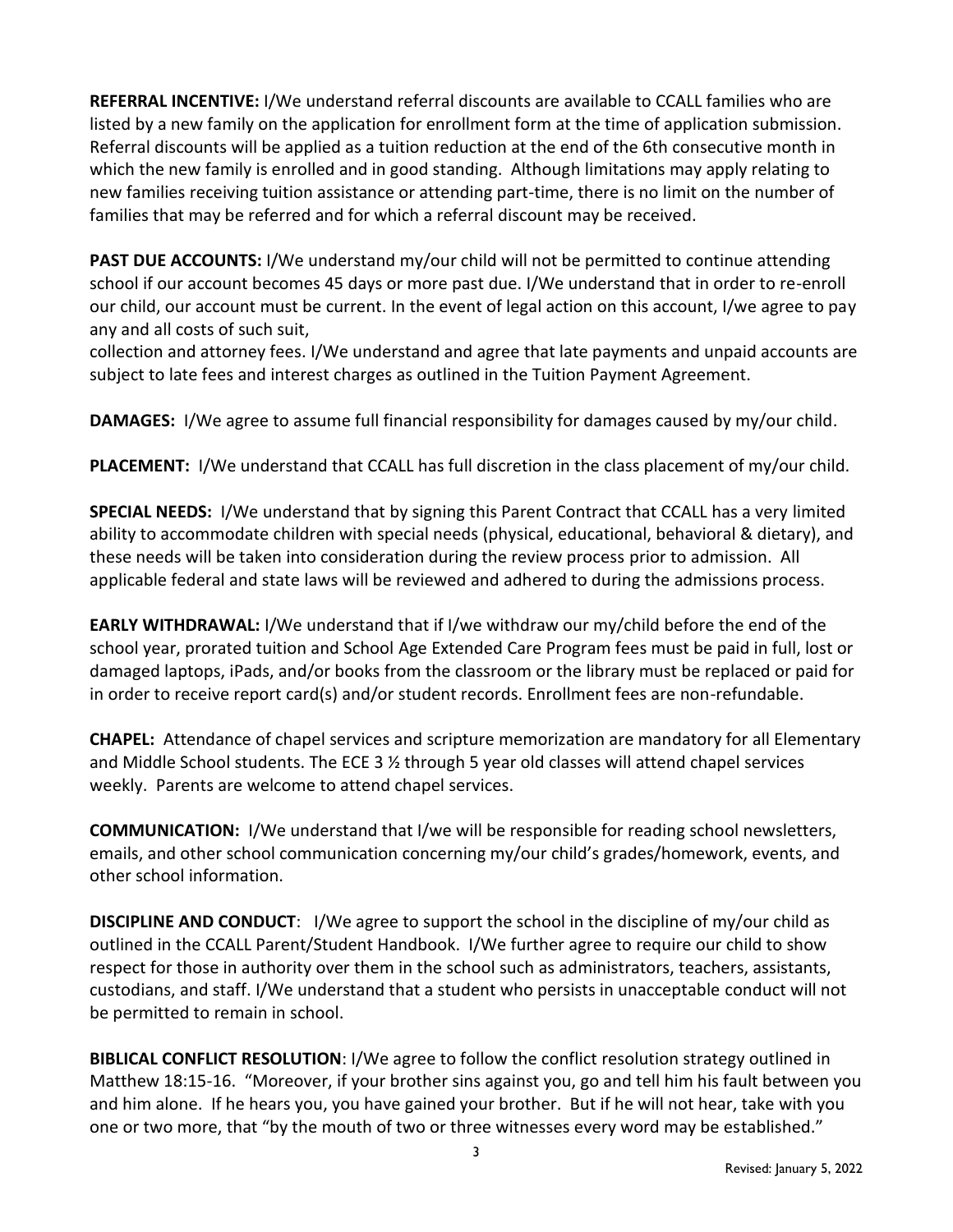Should a situation arise in the classroom, the first course of action will be to communicate directly with the teacher about the issue. If resolution cannot be reached, then the next step will be to bring it to the principal. The final step will be to schedule a meeting with the superintendent. I/We agree to follow these steps should conflict arise. I/We agree not to use social media as a vehicle to air any school-related grievances.

**RELEASE OF STUDENTS:** I/We hereby attest that I/we have legal physical custody of my/our child and that no other person has legal physical custody of my/our child. I/We acknowledge and agree that CCALL may release my/our child to the custody of any person possessing legal physical custody of my/our child or to any person duly authorized in writing by any person possessing legal physical custody of my/our child.

I/We promise to notify CCALL immediately in writing of any change regarding which persons have legal physical custody of the student and any change regarding the authority of CCALL to release the student to the persons designated above. Additionally, I/we promise to notify CCALL immediately in writing of the existence of any custody dispute involving the child, including any custody dispute existing at the time of this Agreement.

**MEDICAL INSURANCE**: I/We understand that I/we are responsible to maintain adequate medical insurance to

cover my/our child's medical needs or emergencies while attending CCALL and CCALL sponsored activities.

**SCHOOL HEALTH POLICY**: I/We understand that in the event my/our child becomes ill or sustains an injury which is of an urgent nature while in the care of CCALL, 911 will be called and the child transported to the nearest hospital for care. If the illness or injury is of a less serious nature, CCALL personnel will evaluate and notify the parent/guardian. NO medications will be administered without proper written permission from the physician and the parent/guardian. I/We understand that all medication brought to school must be accompanied with a physician's permission slip. I/We give permission for CCALL staff to administer first aid or CPR as deemed necessary.

**LIABILITY:** I/We release CCALL and staff from all liability, except negligence, while my/our child is under school care and responsibility.

**PROCEDURE FOR GRIEVANCES**: In the highly unlikely event that I/we are ever unable to resolve a dispute with CCALL, I/we agree to attempt to resolve the dispute without litigation by following the Biblical principles set out in Matthew 18. By signing this Agreement, I/we agree with CCALL that any claim or dispute arising from or related to this agreement and my/our child's attendance at CCALL shall be settled by mediation and, if necessary, legally binding arbitration. I/We will attempt to mediate and resolve all disputes within CCALL structure as outlined in the CCALL Parent/Student Handbook. However, if an agreement is not reached then we will mutually agree to an outside arbitrator. Judgment upon an arbitration decision shall be binding and may be entered in any court otherwise having jurisdiction. The parties understand that these methods shall be the sole remedy for any controversy or claim arising out of this agreement and expressly waive their right to file a lawsuit in any civil court against one another for such disputes, except to enforce an arbitration decision. In that case, judgment upon an arbitration award may be entered by any court having competent jurisdiction, in conformity with the laws of Washington State and venue for the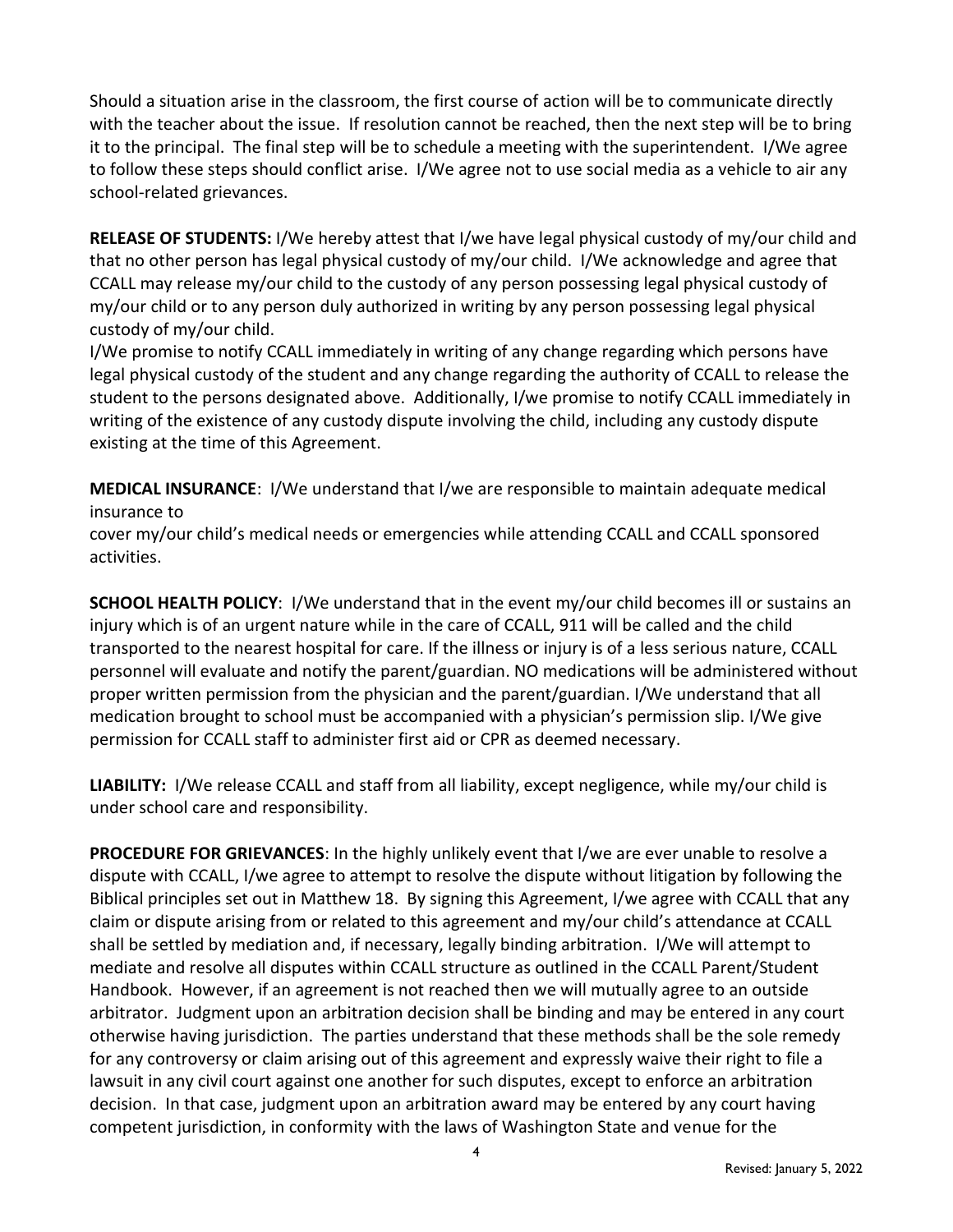mediation/arbitration will be in Washington State. Of course, CCALL is required to maintain certain insurance policies. Therefore, this conflict resolution provision is conditioned upon agreement by CCALL's insurers that, in light of the particular facts and circumstances surrounding the disputed matter, this provision, and the process it establishes, will not diminish any insurance coverage maintained by CCALL.

**FAMILY INFORMATION RELEASE**: I/We understand that my/our name and contact information have been added to CCALL's database and I/we may receive school publications as well as information (letters, phone calls, etc.) regarding school activities and enrollment information, etc.

**SCHOOL DIRECTORY INFORMATION RELEASE**: Directory information consists of parent names, student names, addresses, phone numbers, and email addresses. This directory is for social and/or school-related issues only and is not to be used for solicitation. I/We understand that I/we are to respect the privacy of all families attending CCALL. If you would like to be exempted from this list, please contact Sarah Thulin at sthulin@ccak12.net.

**MEDIA RELEASE (PHOTOGRAPHY & VIDEO)**: I/We understand and agree that any photos and/or video taken during this school year may be used for advertising and/or promotional purposes to include: promotional videos, literature/brochures, CCALL Facebook postings, etc. I/we hereby give permission to CCALL to photograph and/or video my/our child for publicity. If there is a reason your child cannot be photographed or recorded, you must submit this request in writing to [sthulin@ccak12.net.](mailto:sthulin@ccak12.net)

**SCHOOL ACTIVITIES:** In submitting this application for my/our child, it is my/our desire to have him/her attend the school year 2021-22. I/We give permission for my/our child to take part in all school activities, including athletics and CCALL-sponsored field trips away from CCALL premises, and absolve CCALL from any liability to me/us or my/our child because of any injury to my/our child at CCALL or during any CCALL activity. In case of an accident, allergies or serious illness, I/we request that CCALL contact me/us but I/we also waive and release CCALL from any liability in regard to these circumstances. If CCALL is unable to contact me/us or the provided emergency contact when circumstances indicate immediate action is required, the CCALL administration may make whatever arrangements deemed necessary in their best judgement.

**INDEMNIFICATION:** I/We agree and promise to indemnify CCALL against any damages arising from any misrepresentation made herein and against any damages arising from the undersigned's failure to timely notify CCALL pursuant to the promises set forth in the preceding paragraphs.

# **Cell Phone Policy**

Cornerstone Christian Academy for Learning and Leadership discourages cell phones on campus. However, if the parent/guardian deems it necessary for their child to have a cell phone while at school, the following rules must be adhered to:

- 1. Cell phone use is limited to communication between the student and the parent/guardian only.
- 2. Cell phones are to be turned off and stored during school hours.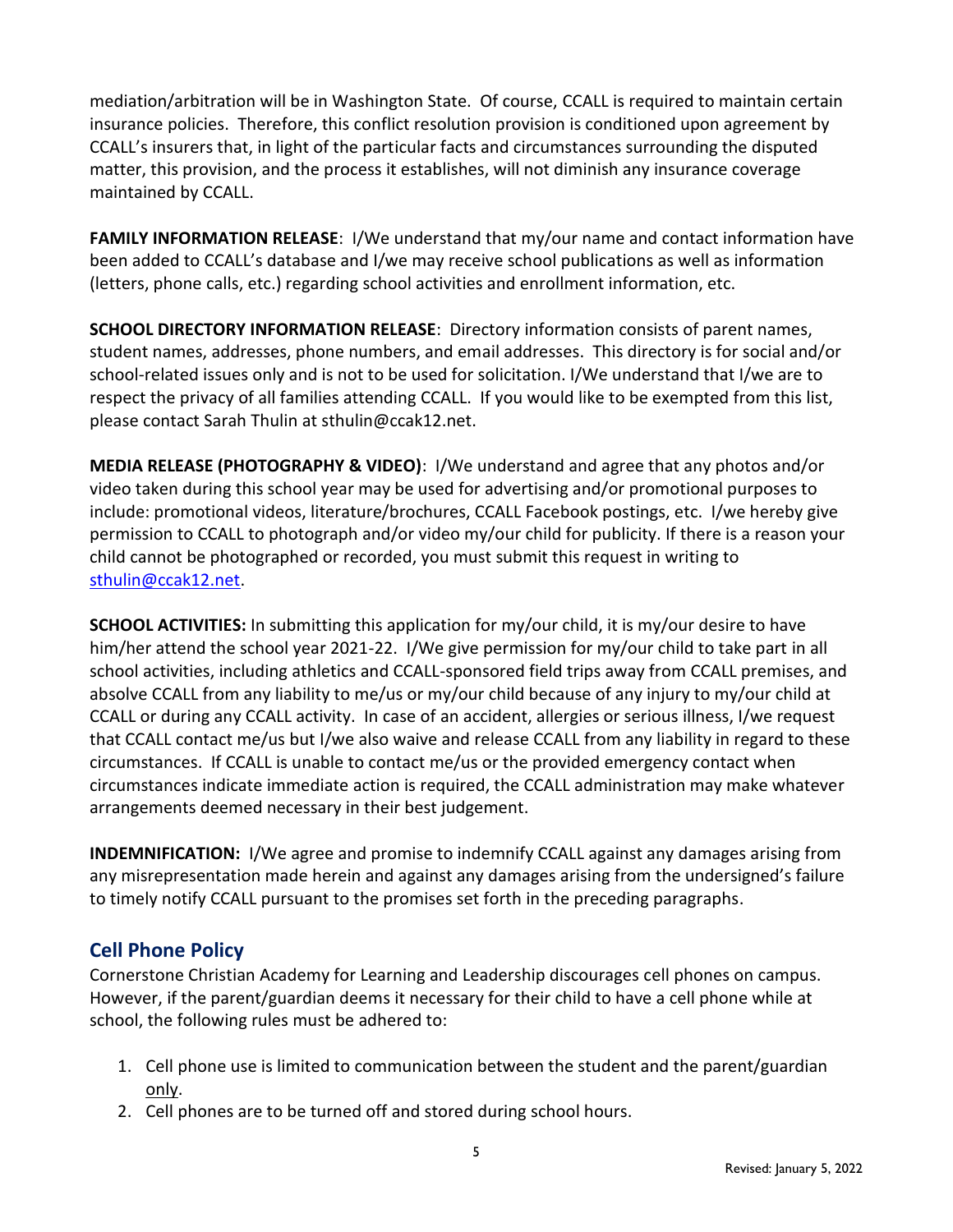3. Cell phones must be stored in the student's backpack during school hours.

If the student does not comply with these rules, the cell phone will be confiscated and must be picked up by the student's parent/guardian. The student will lose the privilege of having a cell phone at school if there are repeated violations during the school year. By signing below, you agree to follow the above rules for cell phones and agree to release CCALL and staff from responsibility for any illegal or inappropriate student behavior, damage, or loss of a cell phone.

ALL parents/guardians and students must sign below and return this form to the school office as confirmation that this policy has been read and as agreement of compliance regardless of whether the student currently brings a cell phone to school.

# **Technology Resources Acceptable Use Policy**

The mission of Cornerstone Christian Academy for Learning & Leadership is to transform our community and world through educational excellence and innovation, serving as ambassadors for Jesus Christ, reconciling all to God. Students at CCALL are provided access to technology in classrooms, library, and labs to assist in achieving this mission. Students must follow the established guidelines for acceptable use of technology in order to maintain the privilege of access. The following are the acceptable use guidelines for all Elementary students.

The technology resources available to CCALL students may include, but are not limited to, hardware, software, data, electronic textbooks and materials, communication devices, printers, servers, filtered Internet access, and local and wide area networks. All activities conducted using CCALL's technology resources are governed by this Agreement and include, but are not limited to, email, Internet, blogging, podcasts, interactive websites such as social networking, Web sites, chat rooms, video conferencing, etc.

#### **Purpose**

CCALL provides technology resources for student use to: 1) promote CCALL's spiritual and educational goals by facilitating resource sharing, innovation, and communication; and 2) assist in preparing students for a Godly and fruitful life by providing students with knowledge and skills regarding the safe and appropriate use of technology resources.

#### **Privilege**

The use of CCALL's technology resources is a privilege, not a right. Laptop computers or iPads issued through the one-to-one program are the property of Cornerstone Christian Academy for Learning and Leadership. Students have no ownership, interest, or right to title in these devices. Students may be allowed to check out their assigned laptop or iPad to take home when homework is required to be done outside of the regular school day. Laptops must be transported from school with a laptop carrying case and may NOT be kept in regular book bags or backpacks. If problems occur with the student's laptop or iPad, this should be reported to the student's teacher immediately. Cornerstone Christian Academy for Learning and Leadership will conduct all repairs.

Inappropriate use of these resources may result in disciplinary action. The principal and/or teacher may limit, suspend, or revoke access to technology resources at any time. Because all technology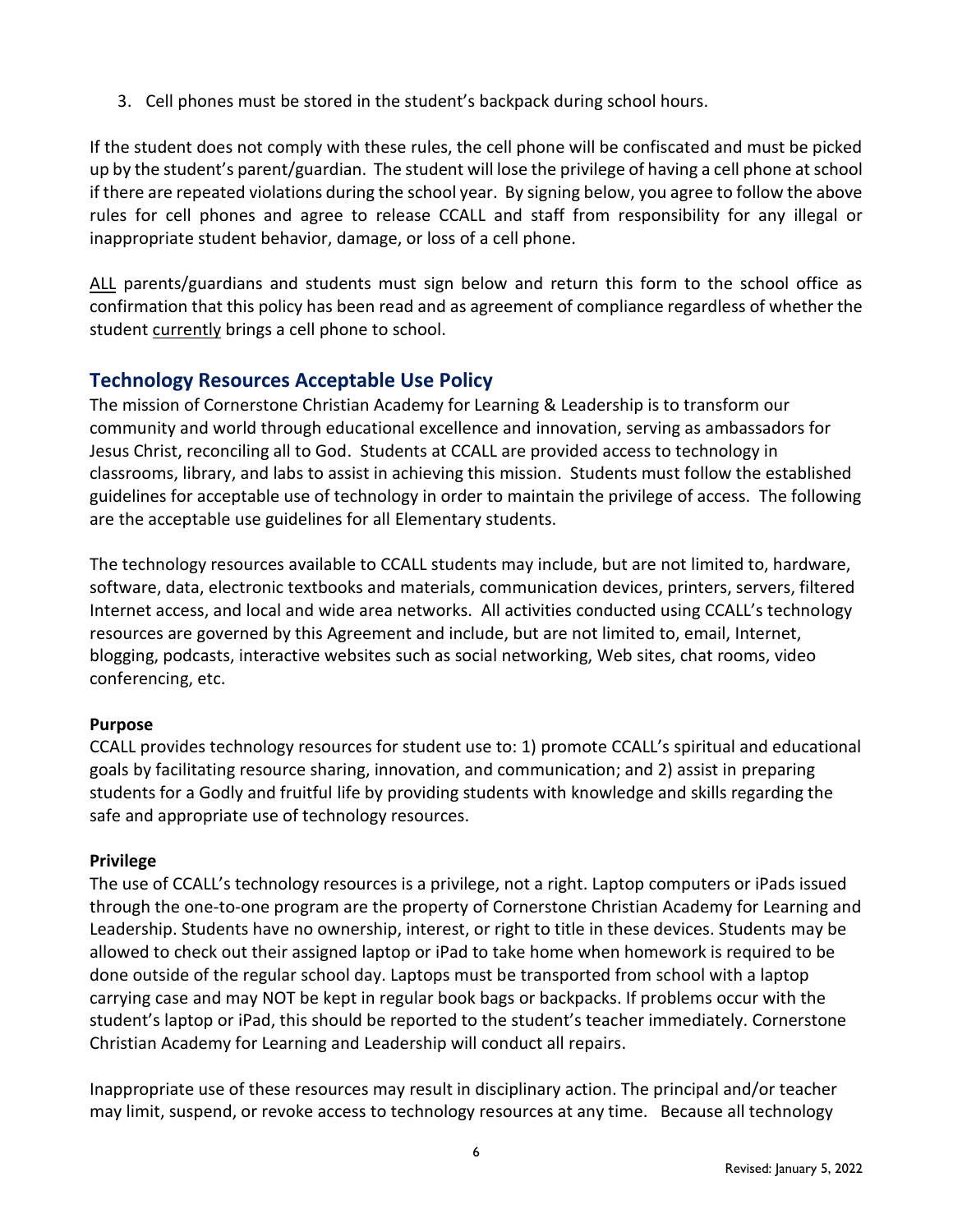and network resources are property of CCALL, staff has the right to monitor, inspect, copy, review, and store any and all usage of CCALL's technology resources including transmitted and received information, if staff suspects or is advised of possible breaches of security, harassment, or other violations of other school policies or rules.

#### **Filtering and Monitoring**

Given much of the material on the Internet is not consistent with the philosophies or educational goals of CCALL or a Biblical worldview, software safeguards, proper supervision, and careful instruction of students is a CCALL priority. Christian teachers, students, and families need to discern the varying worldviews represented on the Internet.

As required by the Children's Internet Protection Act (CIPA), content filtering and monitoring technology is used to restrict access to unacceptable materials on all Internet access provided by CCALL. However, no web filtering technology is 100% safe. Students who intentionally access, publish, or attempt to access or publish inappropriate or illegal material or Internet sites, will be subject to discipline as outlined in the CCALL Parent/Student Handbook.

CCALL staff has the right to monitor, inspect, copy, review and store any and all usage of CCALL's technology resources including transmitted and received information at any time and without prior notice. All technology and network resources are the property of Cornerstone Christian Academy for Learning and Leadership. CCALL will fully cooperate with local, state, and federal officials in any investigation related to activities on the CCALL network.

#### **Parent Guidelines**

The parents/guardians should understand that the assigned CCALL laptop or iPad will be used in classes to enhance teaching and improve student learning. Also, the use of a one-to-one device in classes will be a very important part of the educational experience. Failure to follow the guidelines below can significantly impact this experience. Parents agree to follow these conditions if the laptops or iPads are approved for checkout:

- When the laptop or iPad is taken home, parents will make sure it is returned to school the next morning fully-charged and with the power plug.
- The student and parent/guardian are responsible for the laptop or iPad from the time it leaves the school until it returns to school.
- Parents will make sure that the laptop or iPad travels safely between school and home in the bag issued by or approved by the school.
- Parents agree that no software applications, other than school-provided software, will be loaded onto the laptop or iPad while at home.
- Parents agree that there will be no tampering with the format of the laptop or iPad while it is at home.
- Parents agree to supervise the proper care and maintenance of the laptop or iPad while it is away from school.
- Parents agree to monitor student use of the computer while off school grounds, especially the internet websites their student accesses on unfiltered networks.

#### **Student Guidelines**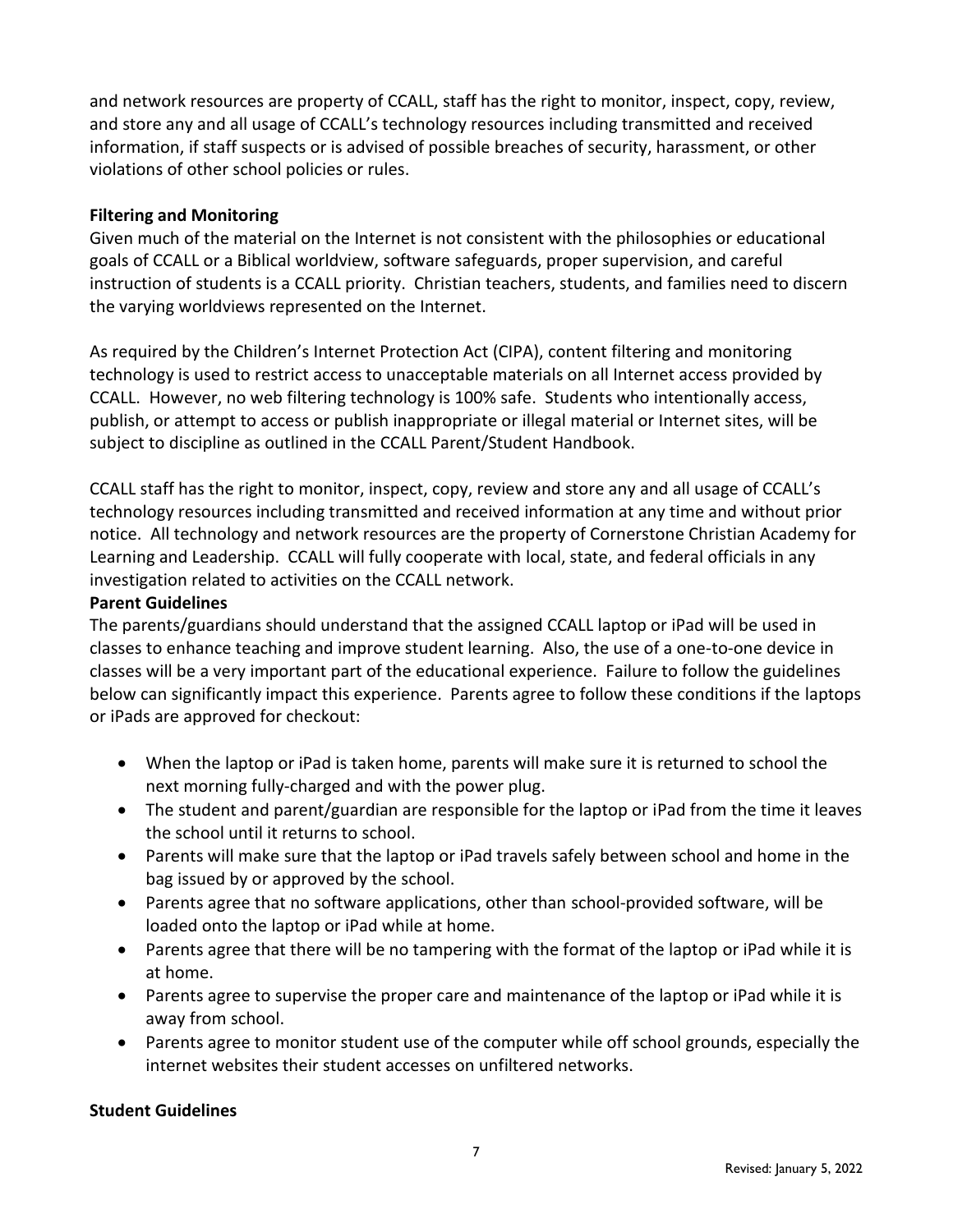Cornerstone Christian Academy for Learning and Leadership provides computers, the Internet, and other technology resources for educational use. As a student, I must act appropriately online and follow these rules:

- 1. I will only use the school's technology resources with the *teacher's permission* and for the purpose the teacher requests. Personal devices (iPads, laptops, phones) are not usually allowed and can only be brought to school and used with the teacher's permission.
- 2. I will respect *copyright laws* and will make sure to show where I found information and will not copy it without permission.
- 3. I will be *polite and show respect* and never *cyber-bully* others. I will never post or send messages or pictures that hurt, threaten, or embarrass other people and if someone cyberbullies me or sends me inappropriate pictures or messages, I will tell my parents or teacher right away.
- 4. I will *stay safe* on the Internet. When I am on social networking sites, in chat rooms, or on other sites that ask for information about me, I will not share personal information about myself or others such as: home address, phone numbers, passwords, age, personal photos, or Social Security numbers. If anyone on the Internet tries to meet with me, I will refuse, and tell my parents or teachers immediately.
- 5. I will *tell my teacher immediately* if I or someone else accidentally opens an inappropriate web site or page; or if I see someone breaking any of the rules about using technology resources.
- 6. I will respect the technology resources and *take good care* of the school's equipment I use and know that I cannot use personal technology tools at school without permission.
- 7. I will *only use passwords* that have been given to me by the teacher.
- *8.* I will not put any disks or portable drives into the computer unless they are *approved by the teacher*.
- *9.* I will not upload or download any files or apps, including MP3s and images without *permission* from my teacher.
- 10. I will not attempt to *install, uninstall, or modify* any of the school's hardware or software systems.
- 11. I will *not buy or sell anything* using the school's computers or technology resources.

# **School Transportation Policy**

It is a privilege for a student to ride in school-arranged transportation, including busses, vans, or parent-owned vehicles. It is the responsibility of both the driver and student to do everything possible to make it a safe ride. The privilege of a student to ride in these vehicles is contingent on observation of safety rules and acceptable behavior.

- 1. Please enter and exit the vehicle in an orderly manner.
- 2. Be respectful towards everyone both verbally and physically.
- 3. The driver is in full charge of the vehicle and students. The driver will assign seats if necessary, and students must sit in the assigned seat facing forward during the entire ride.
- 4. If the vehicle is in motion, do not walk or run toward the vehicle. Approach the vehicle once it has come to a complete stop.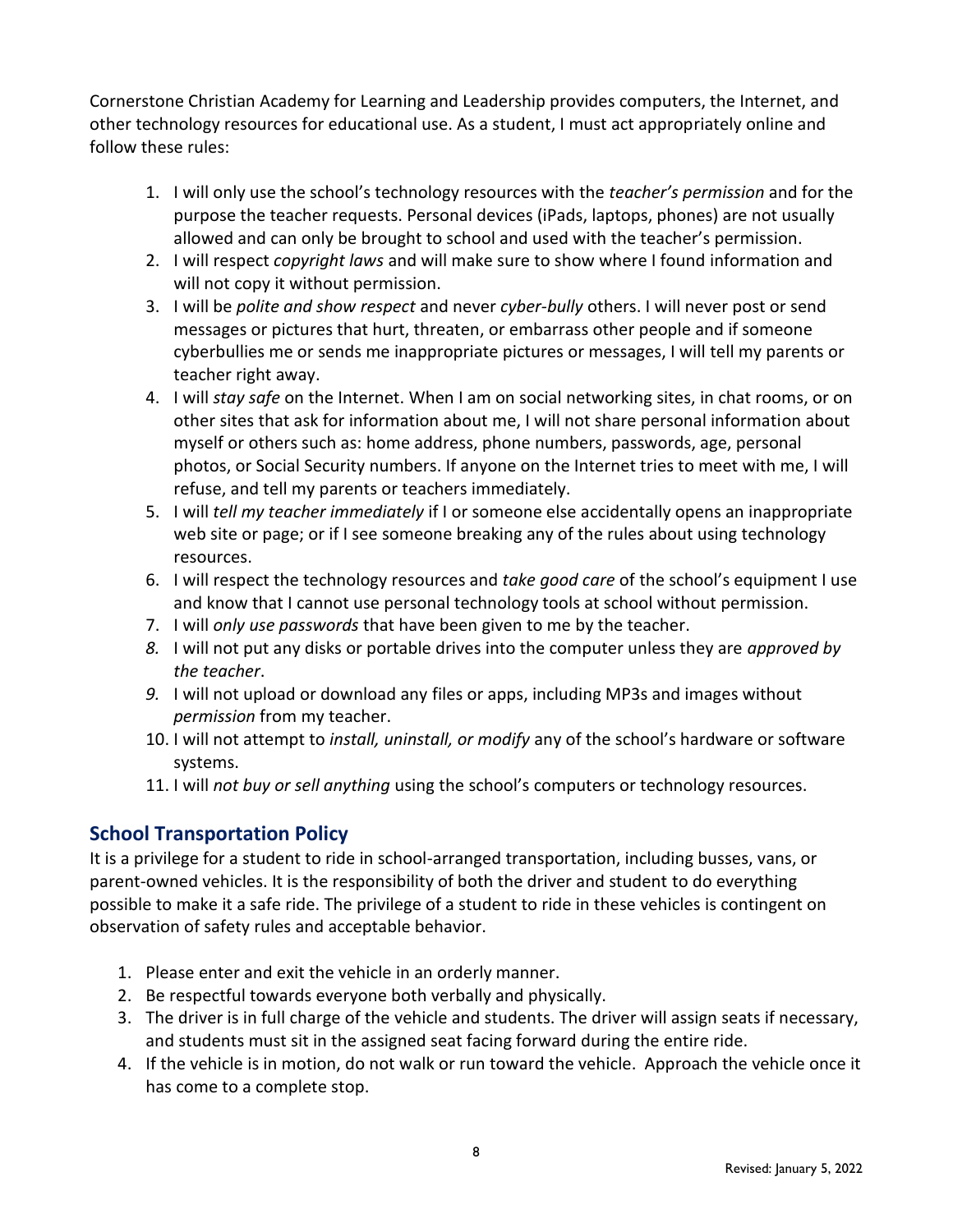- 5. Students are responsible for the area in which they sit. No food or drinks in school-owned vehicles.
- 6. Unnecessary conversation with the driver is prohibited. Classroom noise level and behavior are the expected standards in a vehicle.
- 7. To prevent injury, do not place objects, heads, hair or hands out of windows.
- 8. Students must sit in their seats facing forward. All aisles, emergency exits, and stairwells must be kept clear at all times; this includes students and/or objects.
- 9. To prevent injury and driver distractions, passengers are not allowed to stand or move around while the vehicle is in motion.
- 10. Aggressive behavior toward the driver or other passengers is unsafe and prohibited.
- 11. Throwing, spitting, kicking or shooting items inside the vehicle or out the windows is hazardous and prohibited.
- 12. Student will pay for any damage caused by the student to the vehicle.

#### **History**

Cornerstone Christian Academy for Learning and Leadership (CCA) is a private, non-denominational, Christian school serving infants, toddlers, preschoolers, and K-8 students. It was a pioneer in Clark County for establishing a Christian school in 1982, and is recognized for its spiritual and academic excellence.

### **Mission Statement**

CCALL's mission is to transform our community and world through educational excellence and innovation, serving as ambassadors for Jesus Christ, reconciling all to God.

# **Vision Statement**

The vision of Cornerstone Christian Academy for Learning & Leadership is the development of Christcentered servant leaders.

#### **Our Promise**

We promise to provide a safe, nurturing, Christ-centered environment, with highly-qualified, bornagain teachers who will stimulate and inspire the spiritual, academic, and physical development of all our students.

# **Christian Educational Philosophy**

Our program and beliefs are based on a God-centered, biblical view of truth and mankind as presented in the Bible. All life is created for the purpose of glorifying God. Being born a sinner by nature and choice, man cannot in this condition know or honor God in his life. He can do this only by being born again through receiving Jesus Christ as Savior and Lord.

The process of education is a means used by the Holy Spirit to bring the student into fellowship with God, develop a Christ-centered mind and train him or her for life. As children develop, they must learn to see all truth as God's truth and integrate and interpret truth through God's Word. The Bible is taught so a child may understand God and His nature. We recognize that each student must be ready to live and work with others at home, in the local church, and in a changing secular society. Success is achieved by parents and teachers who model this same perspective of life on a daily basis.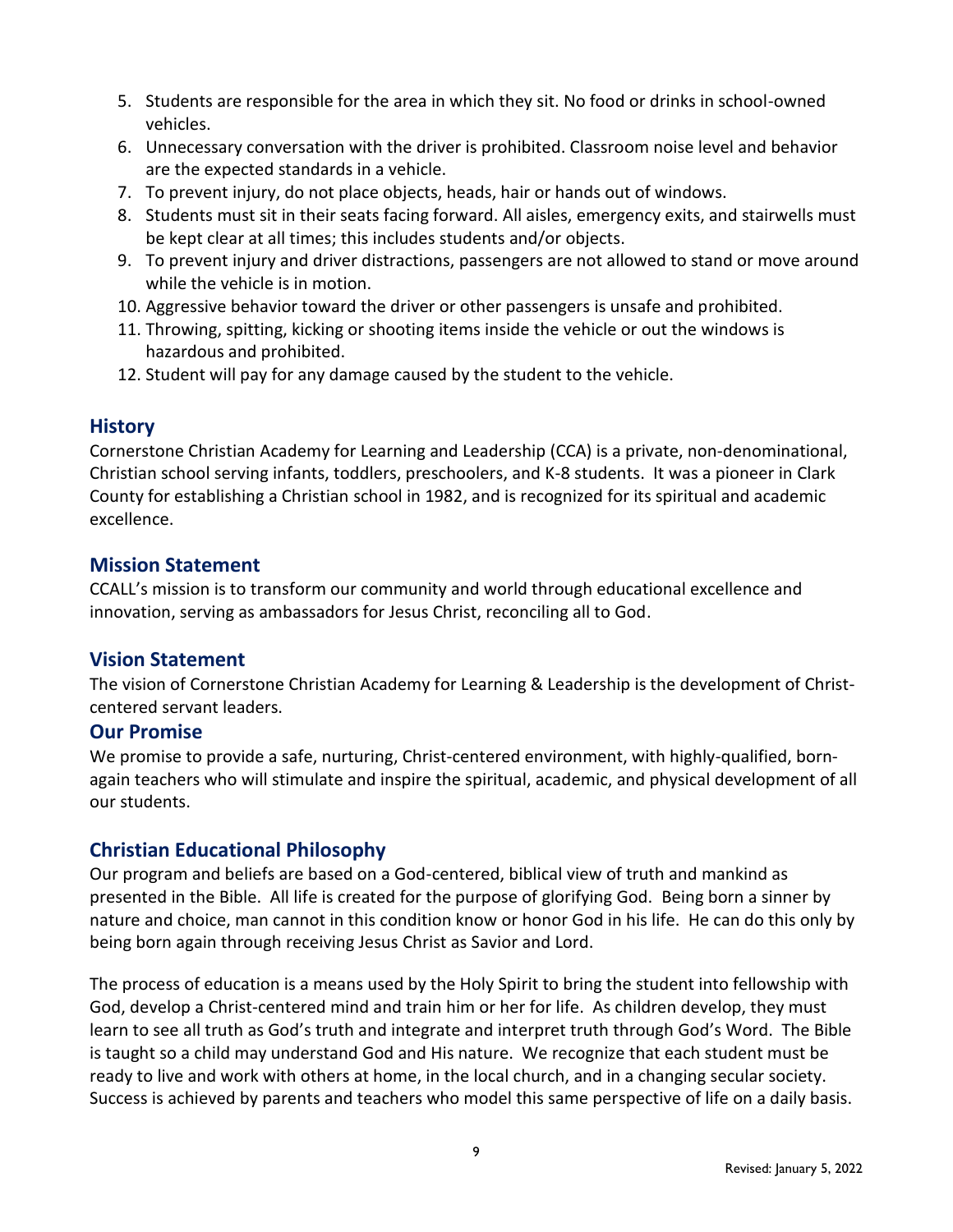God has commanded that children be taught to love Him and place Him first in their lives. Parents are responsible for the total education and training of their children and that is why we strive to partner with parents to teach the truth of God's Word and inspire students to excel.

### **Anti-discrimination Policy**

CCALL admits students of any race, color, national and ethnic origin to all the rights, privileges, programs and activities generally accorded or made available to students at the school. CCALL does not discriminate on the basis of race, color, national and ethnic origin in the administration of its educational policies, admissions policies, financial assistance policies and athletic and other schooladministered programs.

### **Statement of Faith**

*Please read our Statement of Faith carefully. It defines who we are and what we believe. Our mission is to transform our community and world through educational excellence and innovation, serving as ambassadors for Jesus Christ, reconciling all to God. Our Statement of Faith is meant to be inclusive and not exclusive. We welcome you as we travel down the road together.*

- 1. **The Scriptures**: We believe that the Old and New Testaments are inspired revelations from God to man, and that the original documents are inerrant in fact and infallible in truth. The Bible thus constitutes the Word of God and are the believer's only rule for faith and living. (Isaiah 40:8; John 17:17; II Tim. 3:16)
- 2. **The Godhead**: We believe in the one living and true God, who is one in essence, but eternally existent in the three persons of the Father, Son, and Holy Spirit, each having the same nature and attributes. God is the creator of all things, and the source of all truth. He is separate from the world and universe, yet everywhere present as the sovereign ruler and sustainer of all things. (Gen. 1:1, 1:26-27; Is. 43:10, 13; Ex. 3:13, 14; Matt. 28:19; Col. 1:17)
- 3. **The Creation and Fall of Man**: We believe man was created in the image of God for the divine purpose of glorifying Him. But through Adam's original sin, man fell from his original state of innocence and became corrupt in nature. Consequently, man is under the wrath of God and is eternally lost apart from salvation through faith in the Lord Jesus Christ (Gen. 3:1-24; John 3:16- 18; Rom. 3:23, 4:12-21, 6:23)
- 4. **The Person and Work of Christ**: We believe that Jesus Christ, the second Person of the Trinity, was the pre-existent, eternal son of God; that He was conceived by the Holy Spirit and born of the virgin Mary; that He was fully God and man, yet without sin; that His death on the cross fully satisfied God's divine justice and accomplished our redemption; that His bodily resurrection from the dead confirmed His deity and atoning work, and fully guaranteed the redemption of all who believe; that He is now seated at the right hand of God in heaven, where as a High Priest, He serves as Intercessor and Advocate for all believers, that He is the only Mediator between God and man, the Head of His body (the church), and coming universal King. (Matt. 1:18; John 1:1-3, 14; Acts 4:12; Rom. 1:4; II Cor. 5:21; Eph. 1:1-14, 22; Col. 1:15, 2:9; II Tim. 2:5; Heb. 4:14, 10:18; Rev. 12:5)
- 5. **The Holy Spirit**: We believe that the Holy Spirit, the third Person of the Trinity, began His work in this present age at Pentecost, when He came as promised by Christ. In relation to unbelievers, He convicts of sin, righteousness, and judgment; in relation to believers He regenerates, baptizes into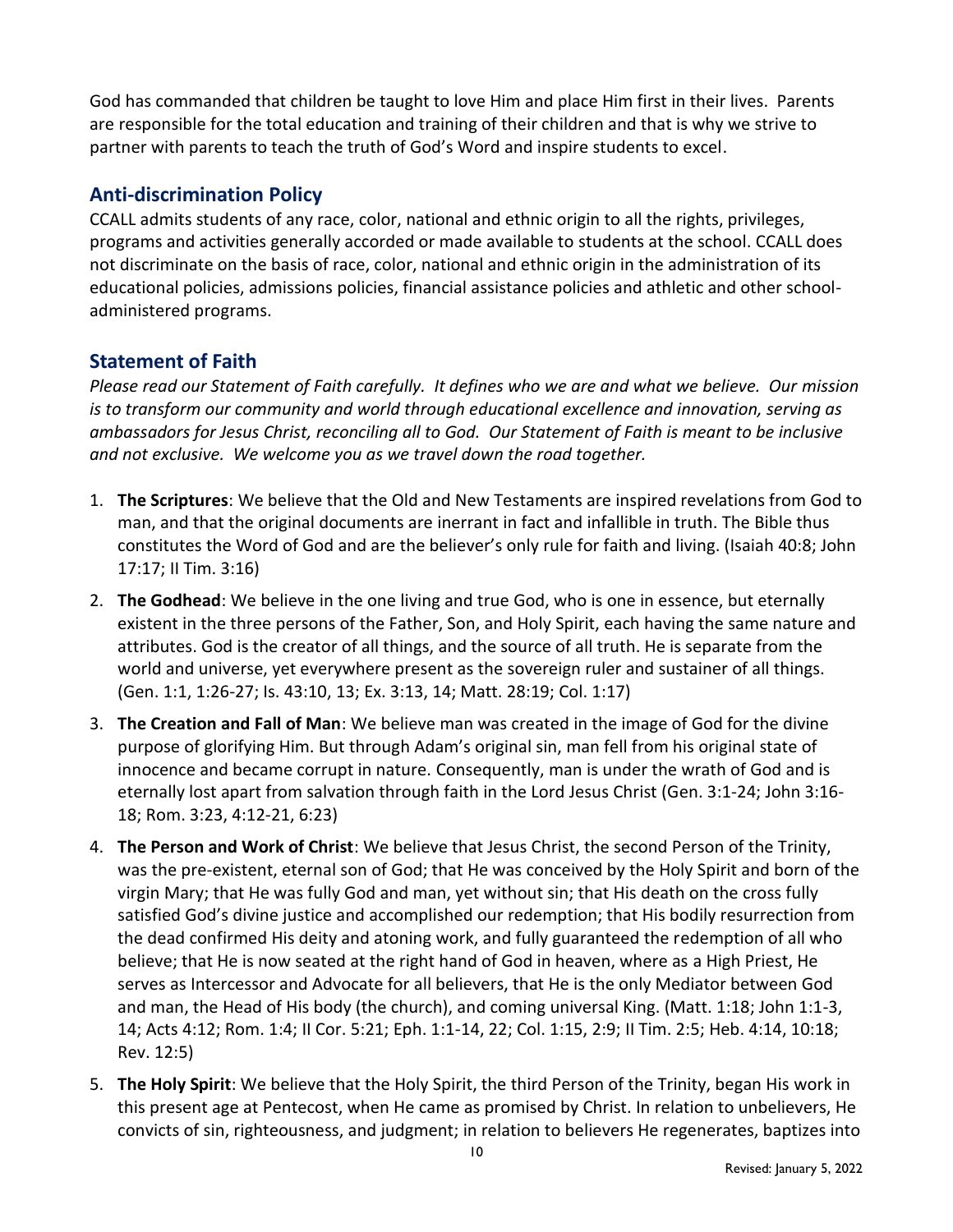the body of Christ, indwells, sanctifies, instructs, bestows gifts and empowers for service, and preserves to the day of redemption. (Matt. 28:19; John 14:26, 16:7-15; Acts 1:5, 1:8, 2:1-40; Rom. 8:9; I Cor. 12:4-14; Eph. 1:13, 14)

- 6. **Salvation**: We believe that salvation is a gift of God's grace and is received by personal faith in the Lord Jesus Christ, totally apart from human merit or works. This salvation is evidenced by Christlike character, righteous living, and good works, as the believer submits to the indwelling Holy Spirit, in obedience to the Word of God. (Gal. 5:22-23; Eph. 2:8-9; I Tim. 1:5; II Tim. 1:9, James 1:21-27)
- 7. **The Church**: We believe that the church is the body of Christ, composed irrespective of denominational or organizational affiliation. Members of this spiritual body are directed in Scripture to associate together in local assemblies. The mission of the Church is to make disciples of all people and nations, and to bring them to maturity in Christ. (Matt. 28:18-20; I Cor. 12:13; Eph. 2:11-22, 4:11-16; Col. 1:28; Heb. 10:23-25)
- 8. **Satan**: We believe that Satan exists today as the enemy of God and the accuser of God's people. He persistently seeks to counterfeit the works and truth of God. (Is. 14:12-14; Eze. 28:12-17; Acts 26:18; Eph. 6:10-13; Rev. 12:1-17, 19:17-21)
- 9. **Future Things**: We believe in the personal return of the Lord Jesus Christ. We believe in the bodily resurrection of all the dead; the saved to eternal life, dwelling forever with Christ; the unsaved to everlasting judgment and condemnation. (Matt. 24:28-30; Acts 1:11; Rev. 21:1-6)
- 10. **Marriage/Sexuality**: We believe that God has established marriage as a lifelong, exclusive relationship between one man and one woman and that all intimate sexual activity outside the marriage relationship, whether heterosexual, homosexual, or otherwise, is immoral and therefore sin (Gen. 2:24-25; Ex. 20:14, 17, 22:19; Lev. 18:22-23, 20:13, 15-16; Matt. 19:4-6, 9; Rom. 1:18-31; I Cor. 6:9-10, 15-20; I Tim. 1:8-11; Jude 7). We believe that God created the human race male and female and that all conduct with the intent to adopt a gender other than one's birth gender is immoral and therefore sin (Gen. 1:27; Deut. 22:5).
- 11. **Sanctity of Human Life**: We believe that all human life is sacred and created by God in His image. Human life is of inestimable worth in all its dimensions, including pre-born babies, the aged, the physically or mentally challenged, and every other stage of condition form conception through natural death. We are therefore called to defend, protect, and value all human life. (Ps. 129)
- 12. **Final Authority for Matters of Belief and Conduct**: The Statement of Faith does not exhaust the extent of our beliefs. The Bible itself, as the inspired and infallible Word of God that speaks with final authority concerning truth, morality, and the proper conduct of mankind, is the sole and final source of all that we believe. For purposes of Cornerstone Christian Academy for Learning & Leadership's faith, doctrine, practice, policy, and discipline, our Board of Directors is the school's final interpretive authority on the Bible's meaning and application.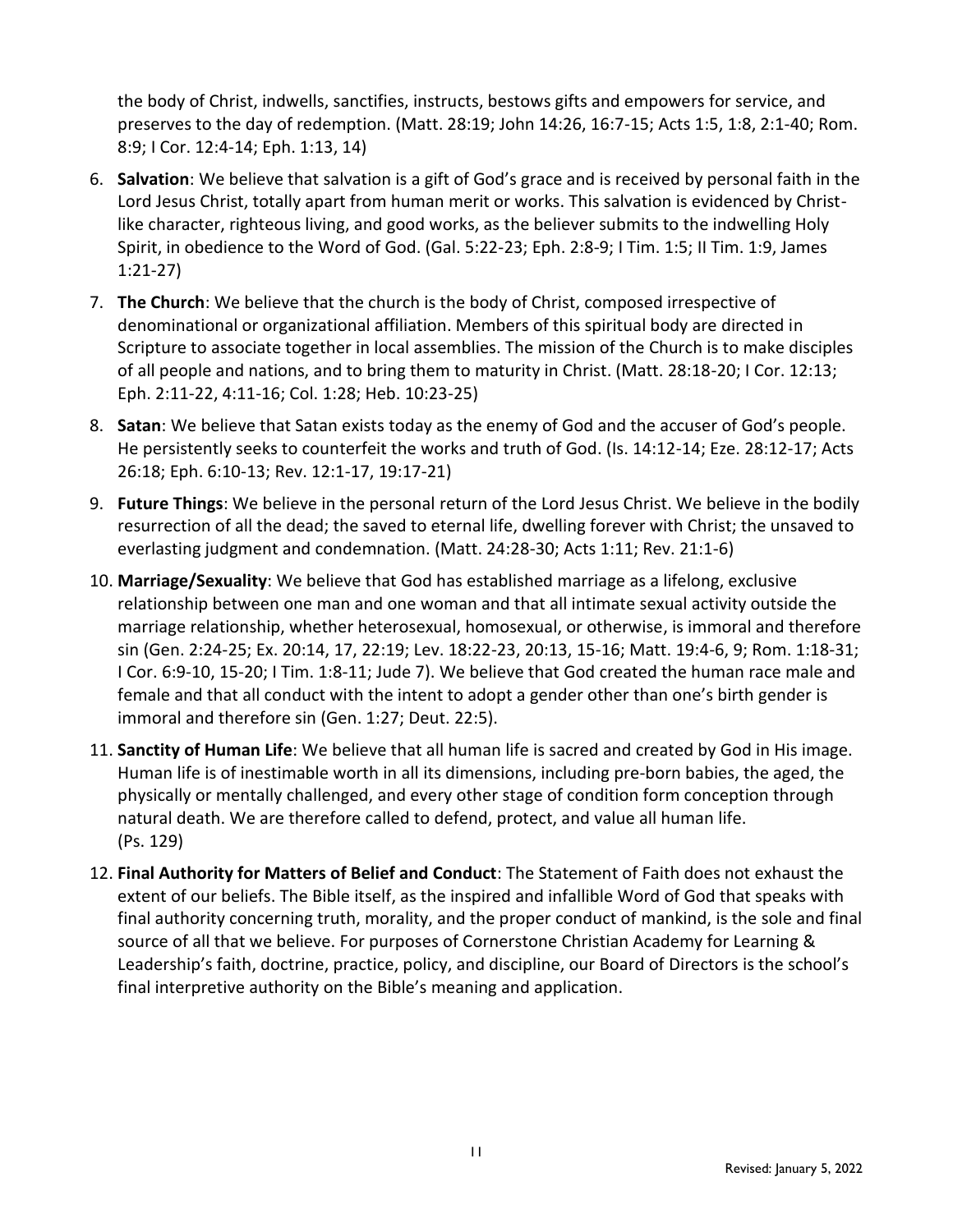# **II. Cornerstone Christian Academy for Learning and Leadership Student Objectives**

#### **Whole Student**

Our objective at CCALL is to teach to the whole child. Each of the various aspects of student growth - spiritual, social, physical, and intellectual - is equally valued within our academic program.

#### **Priority Student Learning Results**

CCALL has identified the following student learning results as our priority. All schools teach many things to their students, but the five areas listed below are the indicators which merit consistent attention in the curriculum, instruction, and assessment practices of the school.

#### **Students will be growing spiritually and are individuals who:**

- Have accepted and follow Jesus Christ as their Lord and Savior
- Realize that the Bible is God's truth to mankind and have developed a respect and love for His word
- Know they are uniquely created by God
- Are self-disciplined and responsible based on respect for and submission to God, family, and all other authority
- Understand the importance of the church and responsibility for evangelism
- Recognize their bodies are a temple of God which develops a positive attitude, healthy eating and sleep habits, and physical routines

#### **Students will be contributing citizens who:**

- Demonstrate integrity, responsibility and perseverance as productive members of society
- Treat everyone with respect because all are made in God's image
- Are contributing members of their communities and are willing to serve others
- Respect our Christian and American heritage
- Understand, value, and are responsible for the resources God has provided them
- Are accountable for their actions and act responsibly towards themselves and others
- Can work independently which results in honoring the Lord
- Are good stewards of the environment

#### **Students will be effective communicators who:**

- Demonstrate the principles of effective and godly communication
- Effectively communicate to a range of audiences in a variety of ways
- Can convey information in written, oral, or artistic form
- Listen with understanding and empathy, follow instructions, and request clarification
- Are able to work collaboratively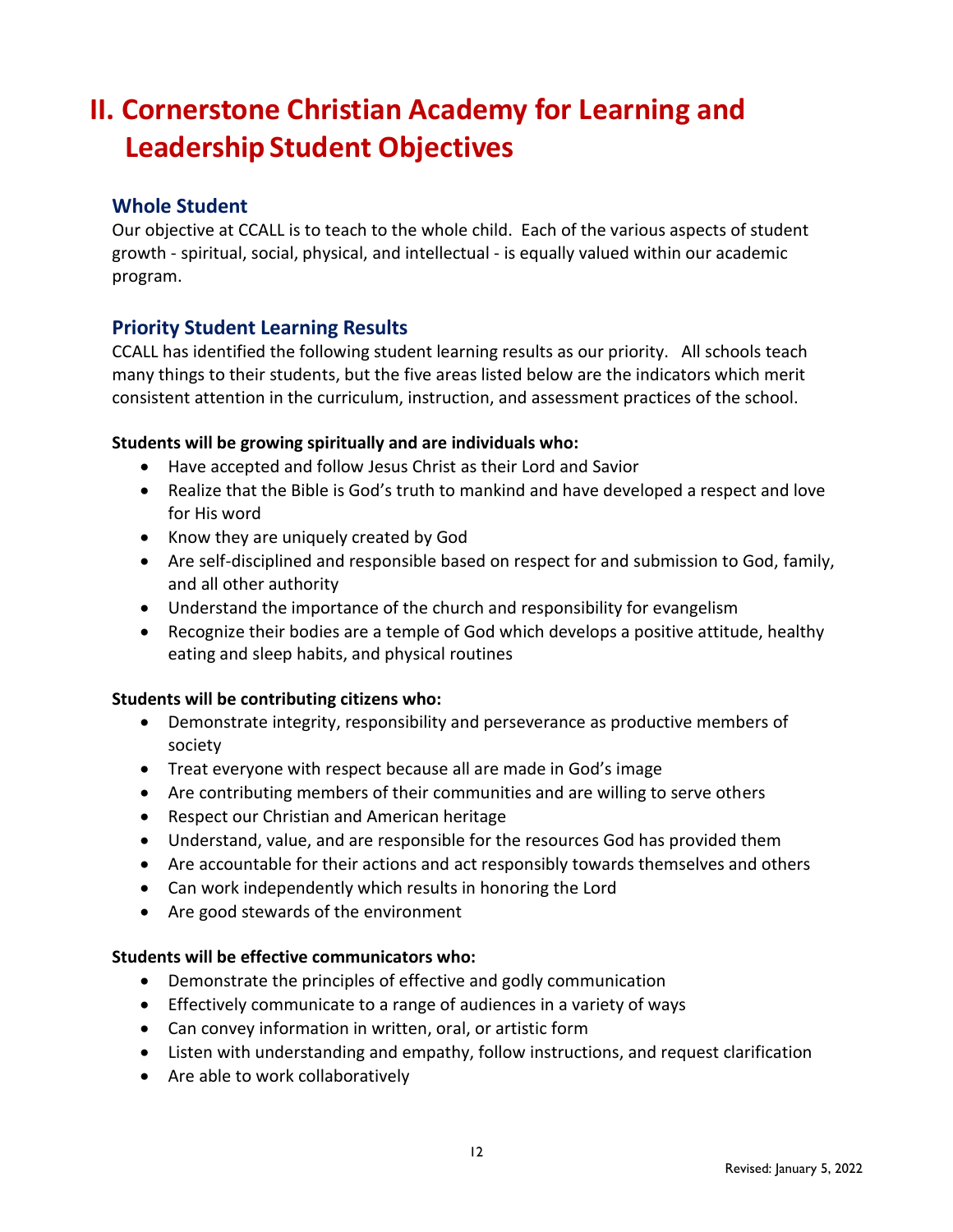#### **Students will be informed, productive thinkers who:**

- Use time wisely and value time as a God-given commodity
- Utilize creative and critical thinking skills
- Employ diverse strategies and multiple perspectives in solving problems, making decisions, evaluating results, and applying knowledge to real life situations
- Read and comprehend a variety of materials
- Use technology as tool for learning and collaboration, communication, and productivity purposes
- Based on Biblical standards, reason logically and depend on God for wisdom

#### **Students will be life-long learners who:**

- Value, appreciate, and love learning as one of God's privileges
- Are responsible for continuing their own learning

# **III. Admissions Policies and Procedures**

#### **Enrollment Fees**

At the time of enrollment, families enrolling students in kindergarten through high school are required to pay an enrollment fee, as stated in the table below:

| <b>ENROLLMENT FEES</b>                                                                  |                |  |
|-----------------------------------------------------------------------------------------|----------------|--|
| ** All fees are non-refundable.**                                                       |                |  |
| Kindergarten/Elementary Enrollment Fees (per student)                                   | \$250          |  |
| Middle School Enrollment Fees (per student)                                             | \$300          |  |
| High School Enrollment Fees (per student)                                               | \$300          |  |
| <b>DISCOUNTS AVAILABLE</b>                                                              |                |  |
| Enrollment Fee (per student, if paid by March 15, 2021)                                 | \$75 discount  |  |
| Full Tuition Payment (per student, if paid by August 31, 2021)                          | \$200 discount |  |
| Multiple Child Tuition Discount (applied to 2nd, 3rd child's tuition balance)           | \$150 discount |  |
| Referral Incentive (for each new family referred and enrolled for 6 months)             | \$500 discount |  |
| FACTS Fees (waived if payment plan set up by Aug. 31, 2021 - additional fee thereafter) | \$50 waived    |  |

#### **Tuition**

CCALL has selected the FACTS Management Company to manage our tuition payment program. FACTS is used by 6,000 schools nationally. We are excited to be working with them because they are the best and most convenient online payment program available.

Here are some of the advantages of the FACTS system for tuition payment handling:

- Convenient online payment plan sign-up
- Maintain your financial account information online 24/7
- Multiple payment options
- Online Tuition Payments
- Receive email payment reminders before your payment is due
- Automatic withdraw with Debit or Credit Card
- Security: FDIC insured, PCI compliant, Red flags compliant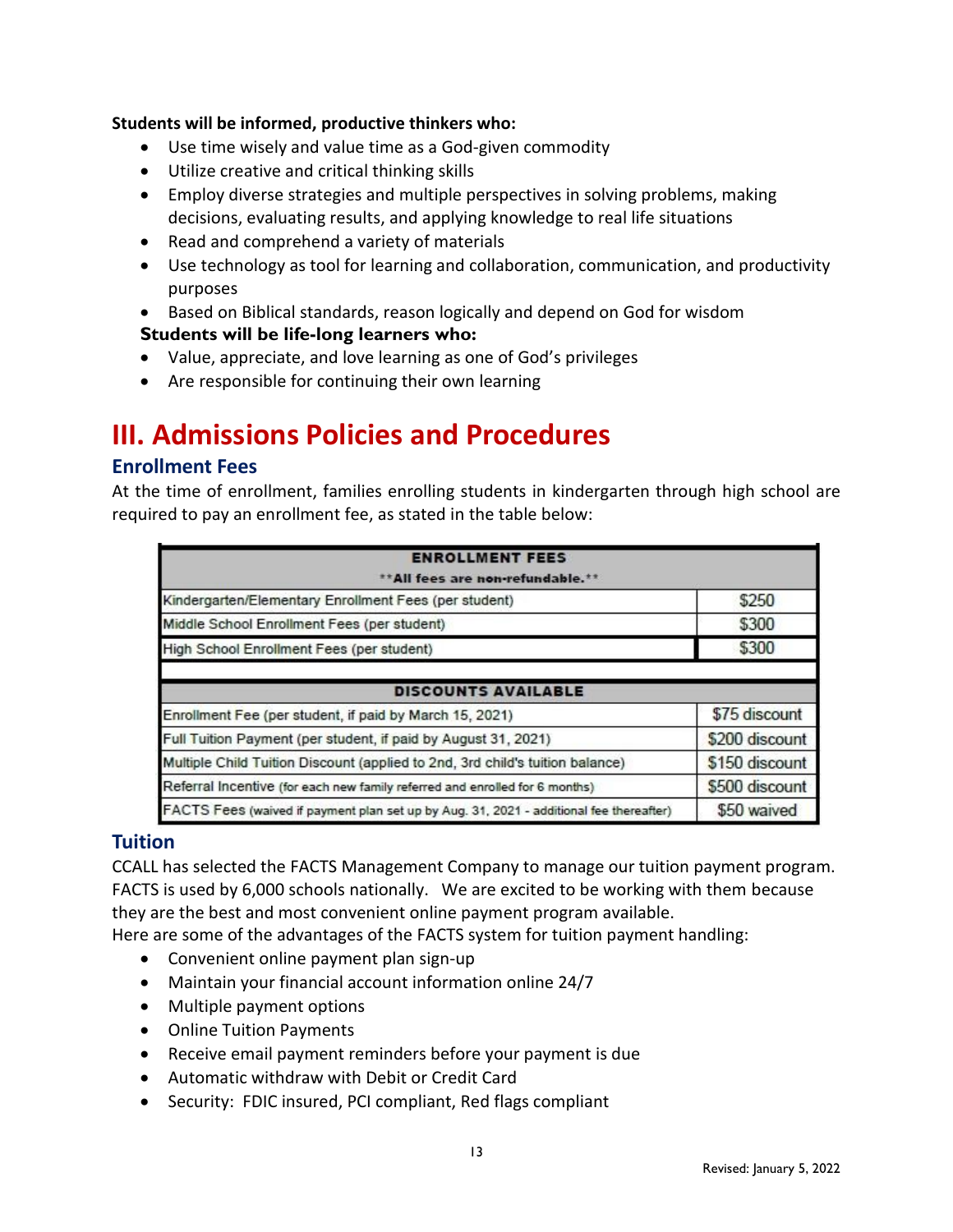- Web-based interface in real time for account viewing 24/7
- Application for financial assistance

As part of your enrollment submission, you will be required to set up a payment plan through FACTS Management either by selecting the Rollover Consent option on the Tuition Payment Agreement (returning families only) or logging in to FACTS and completing a new payment plan set up.

Tuition accounts and all other school fees must be current and remain current in order to register your child for the subsequent school year. Accounts must remain current through the spring and summer to keep your child on the class roster.

#### **Financial Assistance Policy**

A limited amount of funds are available to families in need of financial assistance for tuition. These funds are generated through gifts and/or fundraisers. Applications are completed online through FACTS and must be submitted by the deadlines listed on our website. The application is reviewed by a committee annually and awards are made on the documented needs and funds available.

### **Enrollment**

Applications for enrollment are available online at:

www.ccak12.net

All forms must be read and completed and fees paid before admittance into the program. These include, but are not limited to the following:

- 1. Application for Enrollment
- 2. Emergency Medical Information
- 3. Tuition Payment Agreement
- 4. Payment Plan Set Up (FACTS)
- 5. Statement of Faith
- 6. Parent Contract
- 7. Technology Resources Acceptable Use Agreement
- 8. Cell Phone Agreement
- 9. School Transportation Policy
- 10. Certificate of Immunization Status
- 11. Certificate of Exemption (if applicable)

#### **Classroom Age Requirements**

**Kindergarten** - Children must be five on or before September 1 of the year entering.

**First grade** - Children must be six on or before September 1 of the year entering.

Kindergarten students new to CCALL will be assessed to determine kindergarten readiness. There is no charge for this assessment. New students entering in grades 1-8 may be asked to complete a skills assessment to help determine exact grade placement.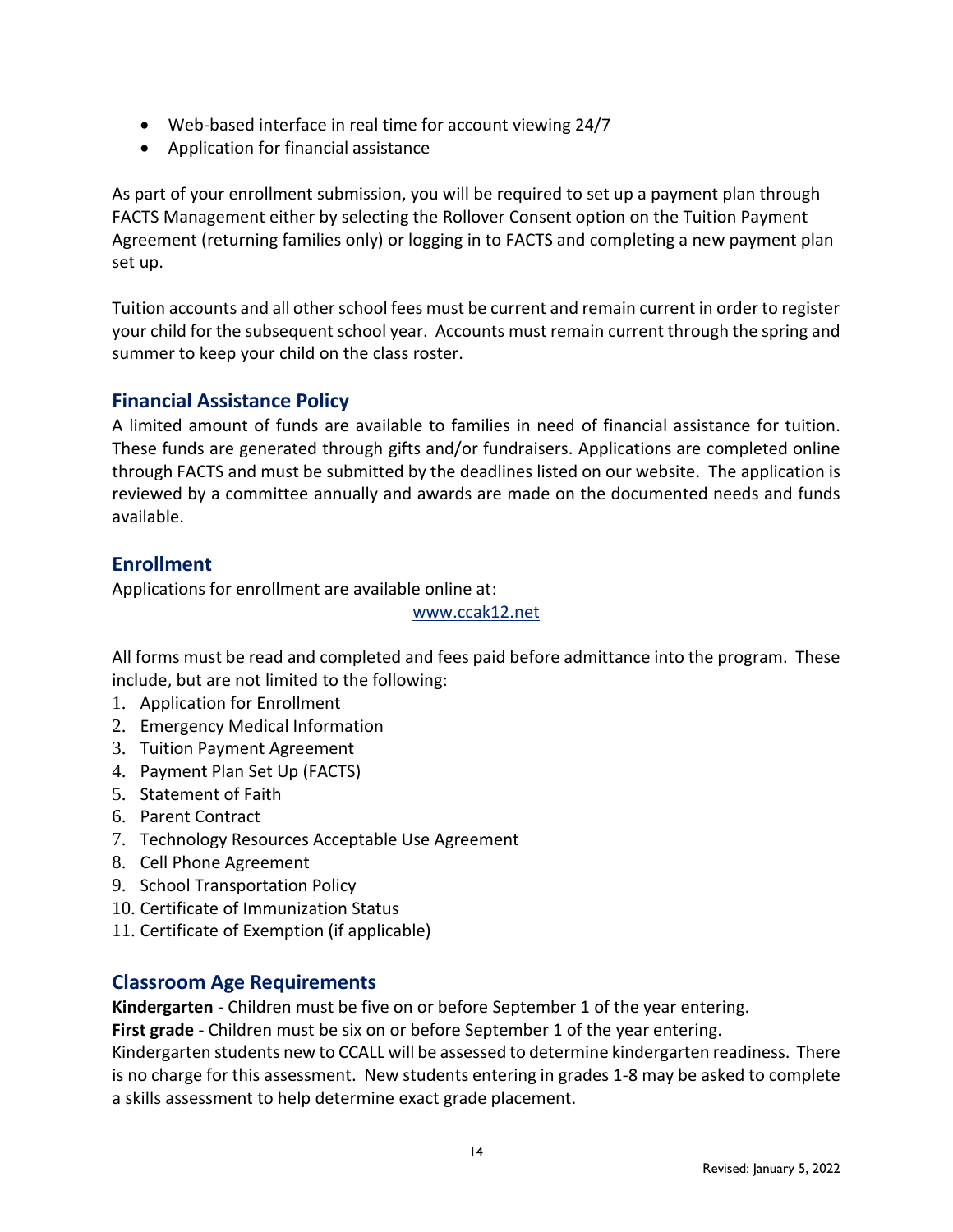#### **Classroom Size**

#### **For Kindergarten – 8 th Grade**

Class sizes over the last five years have typically ranged from 16 to 24 per teacher. In the event a student desires to enroll in a class which has reached its maximum class size, that student will be put on a waiting list and placed into the class in chronological order of their placement on the waiting list. The administration reserves the right to increase class size in our K-8 program.

#### **New Students**

Prior to admittance, all new students will need to complete registration, and possibly undergo testing for grade level readiness, as determined by the administration.

Children who have a history of disruptive behavior will go through an interview process. If such students are accepted, they will be put on a probationary contract. It is expected that students who attend CCALL will maintain a positive attitude toward the school, their teachers and fellow students.

Students with IEP's (Individualized Educational Plan), academic difficulties, or defined learning challenges will be accepted only if CCALL can provide a specific program that meets their needs. In some cases, students with significant academic disabilities may be accepted after counseling with parents outlining the limited program and reduced expectations for academic progress. Parents may desire the atmosphere of Christian nurturing more than the additional academic help provided by public school programs.

#### **Student Withdrawal**

CCALL is a private, non-discriminatory Christian school. We reserve the right to enroll and/or withdraw students at our discretion. Parents who withdraw their student from CCALL during the year are asked to notify the office at the earliest possible date. Withdrawal papers are available in the school office and must be signed and returned to make the withdrawal final. Tuition is pro-rated as of the date of withdrawal. Enrollment fees paid are non-refundable. Academic records are not transferable until all accounts are paid in full. All cumulative records will be sent to the new school by the school office.

#### **Extended Care Program**

The extended care program is held on the Elementary campus. An ECE enrollment packet is required to enroll the child in the extended care program. There is a \$125 enrollment fee\* per student. All children (ages 5-12) participating in this program must be taken to and picked up from the designated area. Parents must sign students in and out.

Any student remaining on campus after carpool concludes at 3:15 pm, *who is not enrolled in the Extended Care Program*, will be escorted by a teacher to the school office. Families who arrive after 3:15pm to pick up their student(s) will be charged \$10.00 for any part of the first 10 minutes and \$1.00 per minute thereafter per student. Late charges will be billed monthly through FACTS.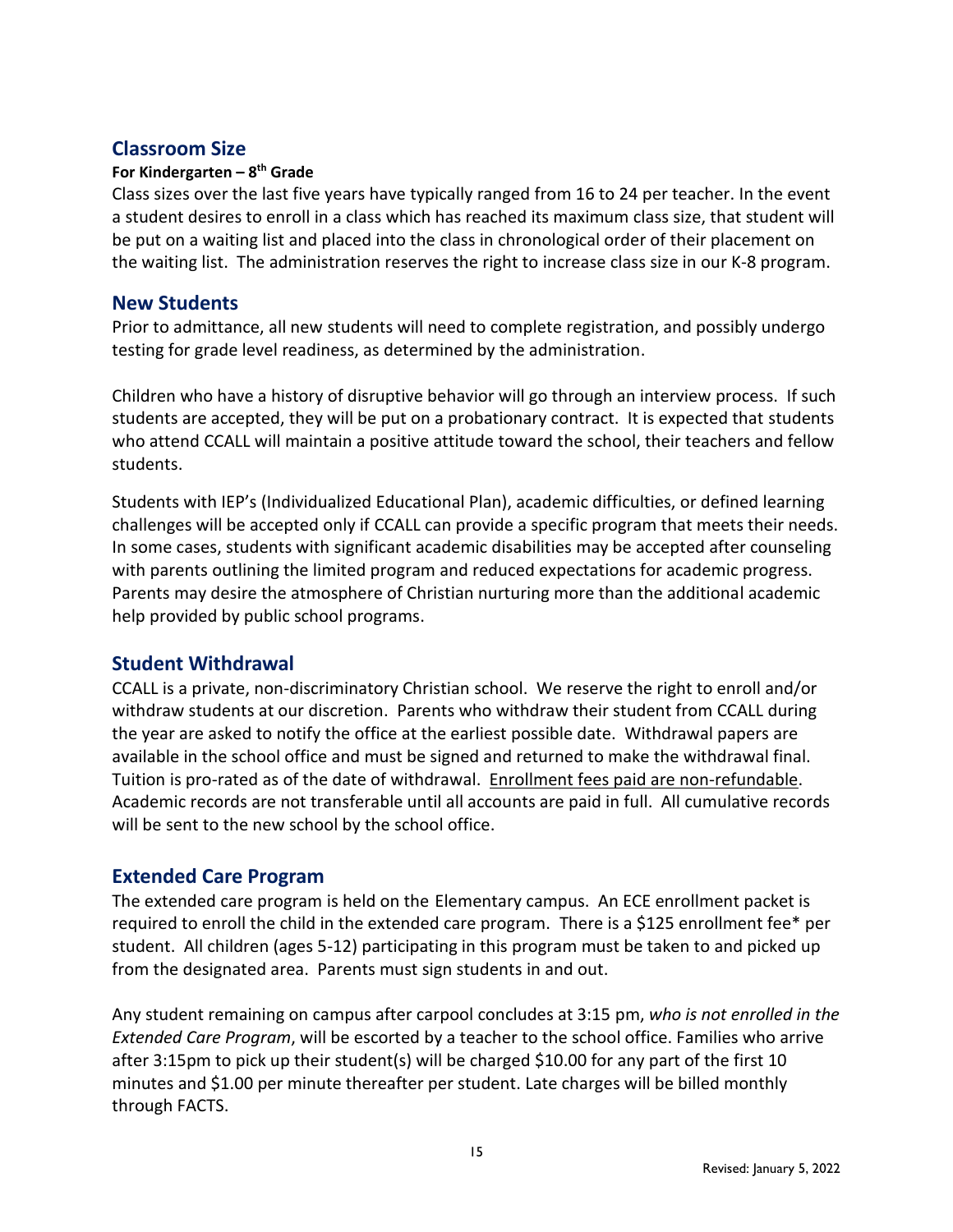You will receive a monthly billing stating the amount owed for the program from the prior month. All program bills will be deducted from the bank account you provide using the FACTS Management Company. Bills that are over 30 days past due will result in refusal of participation in the extended care program, until the balance is paid in full.

#### **[NOTE: Unpaid fees will be treated the same as all other school fees and tuition. Student report cards and cumulative records will be held until the balance is paid in full & participation in the program will be refused.]**

Children in the program are expected to adhere to the same policies and procedures for behavior and discipline we have during the school day.

# **IV. Students**

# **Student and Parent Expectations**

#### **Behavior**

Our expectation is that all students and parents will live their lives in accordance with Biblical principles (Romans 12-13:5, I Peter 1:13-17). They are expected to:

- Conform to the values outlined in Scripture
- Recognize that God values each and every student and therefore every student has something valuable and positive to contribute to our school
- Be kind, respectful, and encouraging to all those around you
- Be diligent and prepared to do your best
- Solve problems or disagreements and/or issues impacting the school (students and/or parents) by following Biblical principles outlined in Matthew 5:23, 24 and 18:15-20
- Respect and obey all supervising adults
- Respect and properly care for the property of others
- Follow school dress code policy
- Adhere to behavioral expectations at school sponsored activities

#### **Dress and Grooming**

The following guidelines have been established in the development of the dress code for CCA. In the development of this dress code our first step was to go to the Bible for guidance, keeping in mind that our goals are to, above all:

- 1. Honor the Lord
- 2. Establish the best possible setting and atmosphere for a quality Christian education
- 3. Represent CCALL favorably in our community as a witness for our Lord
- 4. Be as "parent friendly" as possible

We realize there are many other kinds and styles of clothing that are acceptable and honoring to the Lord, but CCALL has chosen the following in establishing our dress code. We believe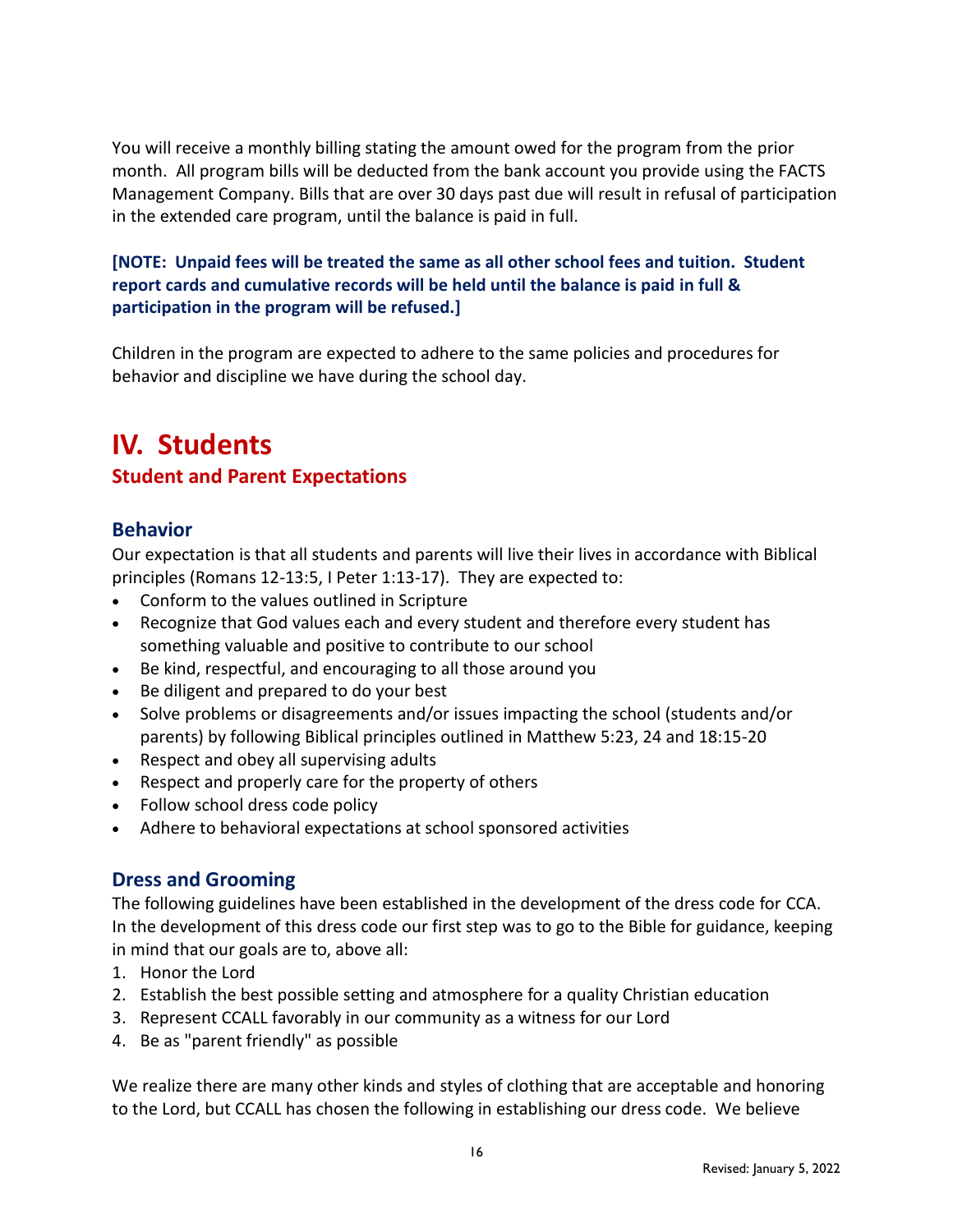there is a definite relationship between dress habits, work habits, and atmosphere. Attire need not be expensive to be appropriate. The dress code is in effect in the building, on CCALL's campus during school hours and at all school sponsored events.

The following guidelines are used in the determination of suitability of clothing worn to school and school related activities.

- Clothing must be neat, clean and in good taste
- Clothing must not attract undue attention to the wearer or interrupt the focus on learning in classrooms. Clothing must not have off-color or questionable sayings, promote violence, or refer to magic or the occult. Clothing also must not advertise non-Christian values such as alcoholic beverages, drugs, rock groups, radio stations, or inappropriate movies.
- Shorts' and skirts' hems must not be more than three inches above the knee. Dresses must follow the same guidelines.
- Pants and shorts must be neat. Clothing with frayed hems and holes may not be worn.
- Sweatpants and lounge pants may not be worn (except with prior approval for certain events).
- Students may not wear flip flop-type sandals or slippers.
- Girls and boys may not wear hats in the buildings.
- The shoulders and midriff must be covered at all times. Sleeveless, backless, low cut, or spaghetti strap dresses or tops may not be worn.
- Clothing must be size appropriate and fit properly. Tight, form-fitting clothing including tank tops, shirts and pants may not be worn.
- Leggings are only allowed when worn under dresses or skirts, or with a long shirt/sweater that covers the legs to within three inches of the knee. If leggings are worn, skirt and short length still apply.
- Girls' shoes must not be higher than a 1" heel.

**Jewelry:** Boys may not wear earrings or other body pierced jewelry at school or schoolsponsored activities. Girls may wear earrings but no other body pierced jewelry at school or school-sponsored activities.

**Hair:** Hair length and color must not attract undue attention. Hairstyles, at all times, must not cover the eyes.

**Tattoos:** Students may not have tattoos – temporary or permanent.

**Enforcement**: Clothing will be evaluated by CCALL staff. If necessary, students may be restricted from class or activities, parents called, or suitable clothing may be offered as a substitute. Stricter discipline may be employed for repeat or blatant violations. We encourage parental involvement.

#### **Attendance**

The school office keeps the official attendance records for all students, for both tardies and unexcused absences. These records are part of each student's permanent file. All students are expected to attend every day and to be on time to class. A student is considered "on time"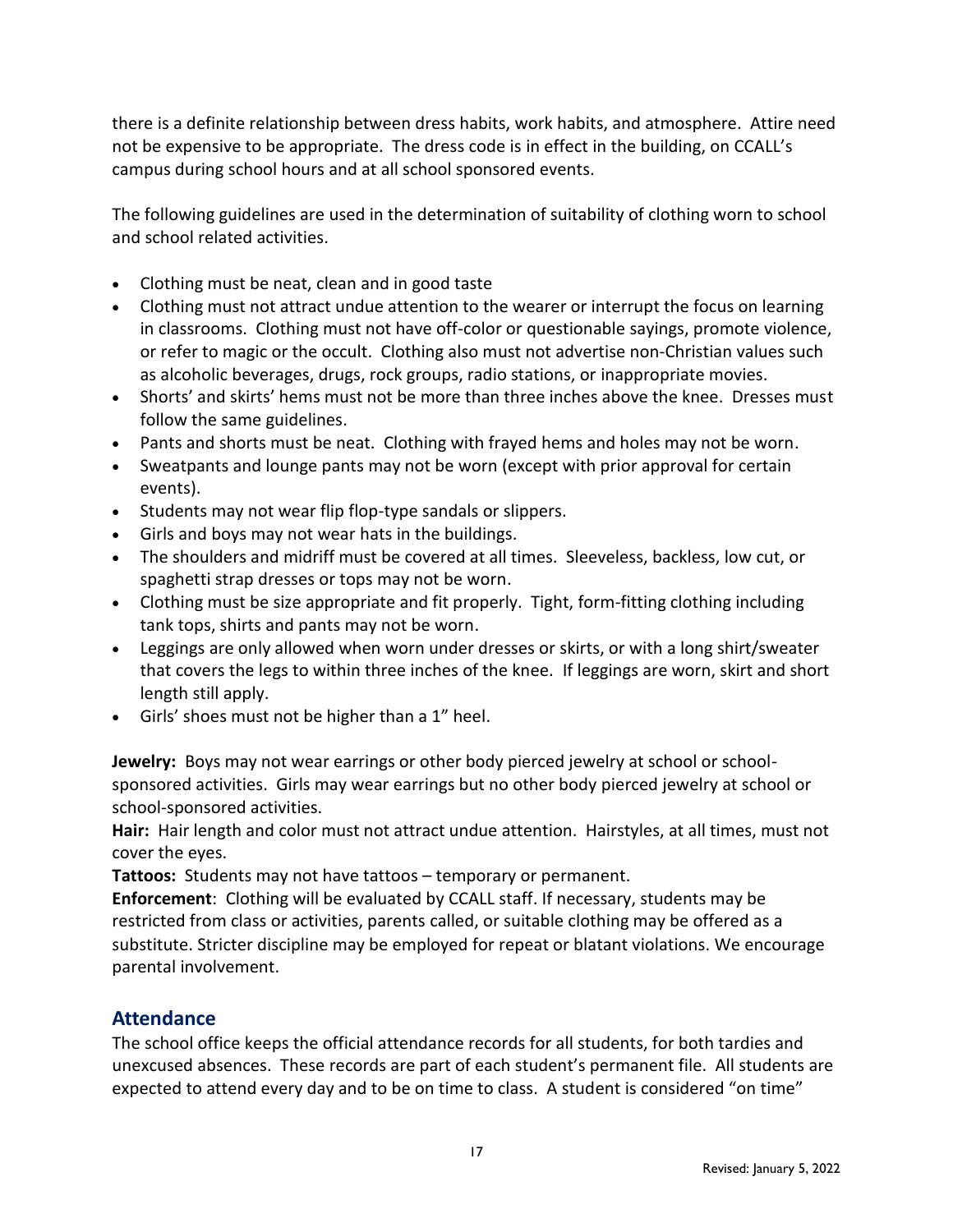when he is sitting at his assigned station/seat, ready to begin at the start of the day/class. Should a student be tardy, he must report to the office before he will be admitted to the classroom. Tardies are recorded and reported on the report card. Continued tardiness will result in a parent conference. Absences are considered excused for illness, family emergency, or by a prearranged agreement with the administration. Prearranged absences must be made, when possible, three days in advance with the knowledge and consent of the principal. Students must be in attendance no later than second period in order to attend or participate in any extra-curricular activity on the day or evening of the absence.

### **Discipline Philosophy**

*It is for discipline that you endure; God deals with you as with sons; for what son is there whom his father does not discipline? Hebrews 12:7*

Our goal is to train students in righteousness. To attain this, the CCALL staff will role model mature Christian morality and conduct for our students, as well as teach them biblical principles in a formal academic setting. Consequences for inappropriate behavior will be enforced to keep students from exhibiting behavior which is harmful to either themselves or to others, to keep them from developing destructive habits, and to keep them from making mistakes which may have long-term consequences.

Discipline is teaching a child the way he should go (Proverbs 22:6). We view discipline as an act of love that builds character in Christ. Children will make mistakes and need to be corrected in order to learn proper behavior. Our goal is to foster a positive relationship with our heavenly Father. It is in this spirit that all discipline is administered at CCA.

In the classroom, at recess or in the lunchroom, the CCALL staff is authorized to deal with any inappropriate behavior. This could include, things like: - Time-outs - Clean up at lunch - any corrective measures deemed appropriate by the teacher or staff.

Students will be sent to the office if initial corrective behavior techniques are not sufficient or if the offense is such that the office needs to intervene immediately. The administration may decide the appropriate response to any infraction of the rules.

#### **Sanction Descriptions**

#### **Verbal Warning**

A verbal warning is a verbal reprimand from the school official to the student.

#### **Send Home Early**

Students will be sent home early when they have behaved in a manner that makes it inappropriate for them to immediately return to the classroom. The parents will be called by an administrator and have the offense explained to them. The parents must then make arrangements to have the child taken home immediately.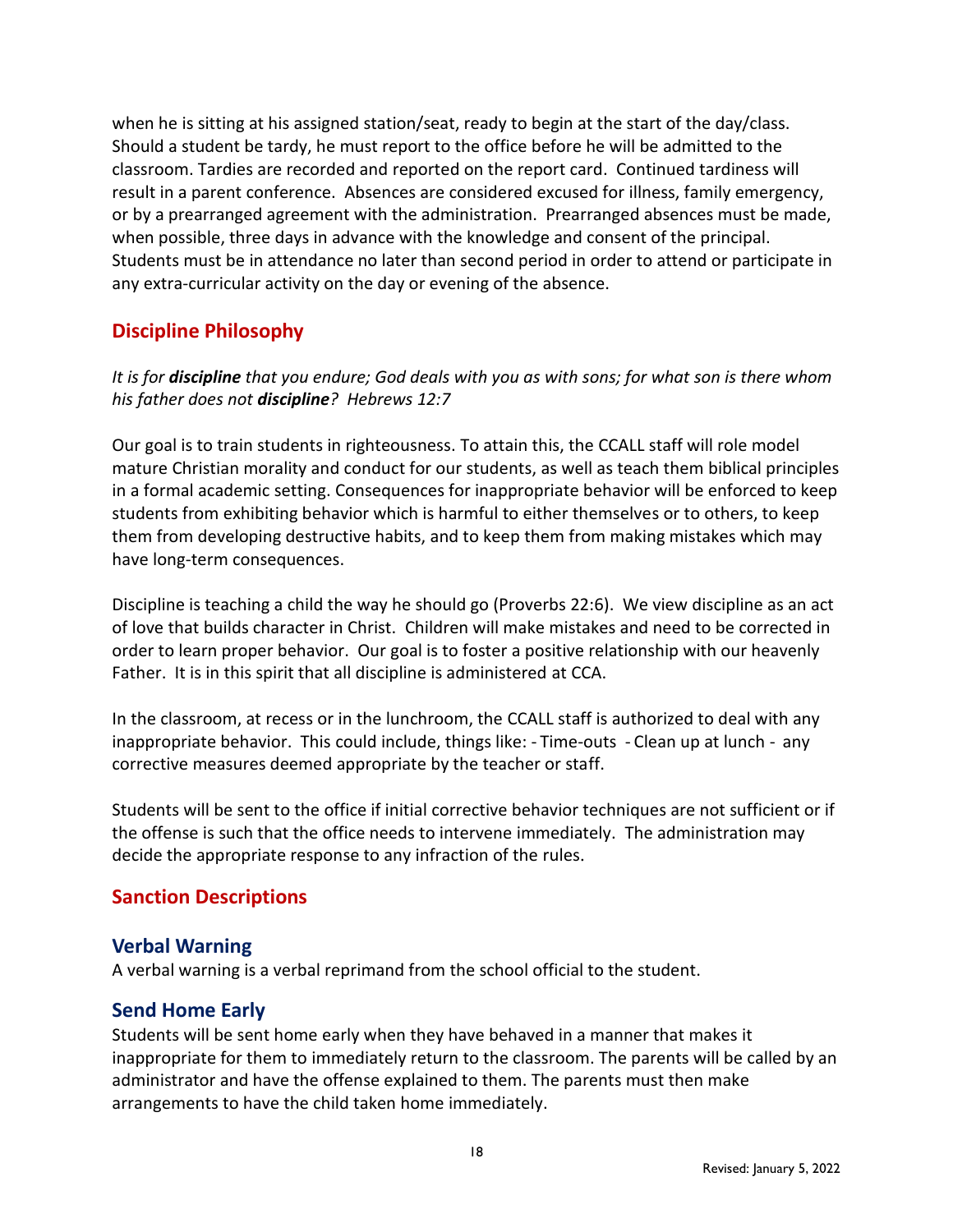#### **Short-term Suspension**

A short-term suspension consists of removal from school for 1-3 school days. For a short term suspension to occur, the student has either created a situation that is unsafe for other children or staff members, disrupted the learning environment for other students, or repeated offenses and not appropriately responded to other discipline measures.

#### **Dismissal**

Dismissal means permanently removing a student from school. This decision will be made by the school administration in conjunction with the superintendent. To invoke dismissal, a student must have committed an act, or series of acts, that created a harmful school environment or disrupted the learning environment for other students and staff members to an extensive degree. Students who are dismissed may reapply for school admission the following school year but are subject to the same application process of any new student.

# **V. Academics**

#### **Homework Policy**

Homework is an integral part of the school system and will be given to embed learning that is taking place at school. All homework given is expected to be completed neatly and according to the guidelines and turned in on time. Please communicate with the teacher if you have any concerns regarding homework.

#### **Grade Level Placement**

Grade level placement of students will be decided by teachers and administrators in conjunction with parents. The school reserves the right to assess all incoming students. The test results will be used in the process to determine appropriate grade level placement. At the end of the year, if a child is in danger of failing a class, a parent/teacher conference will be held. The final decision to promote the student will be made by the administration.

# **Grading Scale**

| <b>Student Academic Performance Indicators</b> |      |  |
|------------------------------------------------|------|--|
| Exceeds grade level expectations               | FG   |  |
| Meets grade level expectations                 | MG   |  |
| Approaching grade level expectations           | AG   |  |
| Below grade level expectations                 | ВG   |  |
| No mark for this trimester                     | ៱៲៱៸ |  |

Below are the three reporting indicators used for grades  $K - 8$ :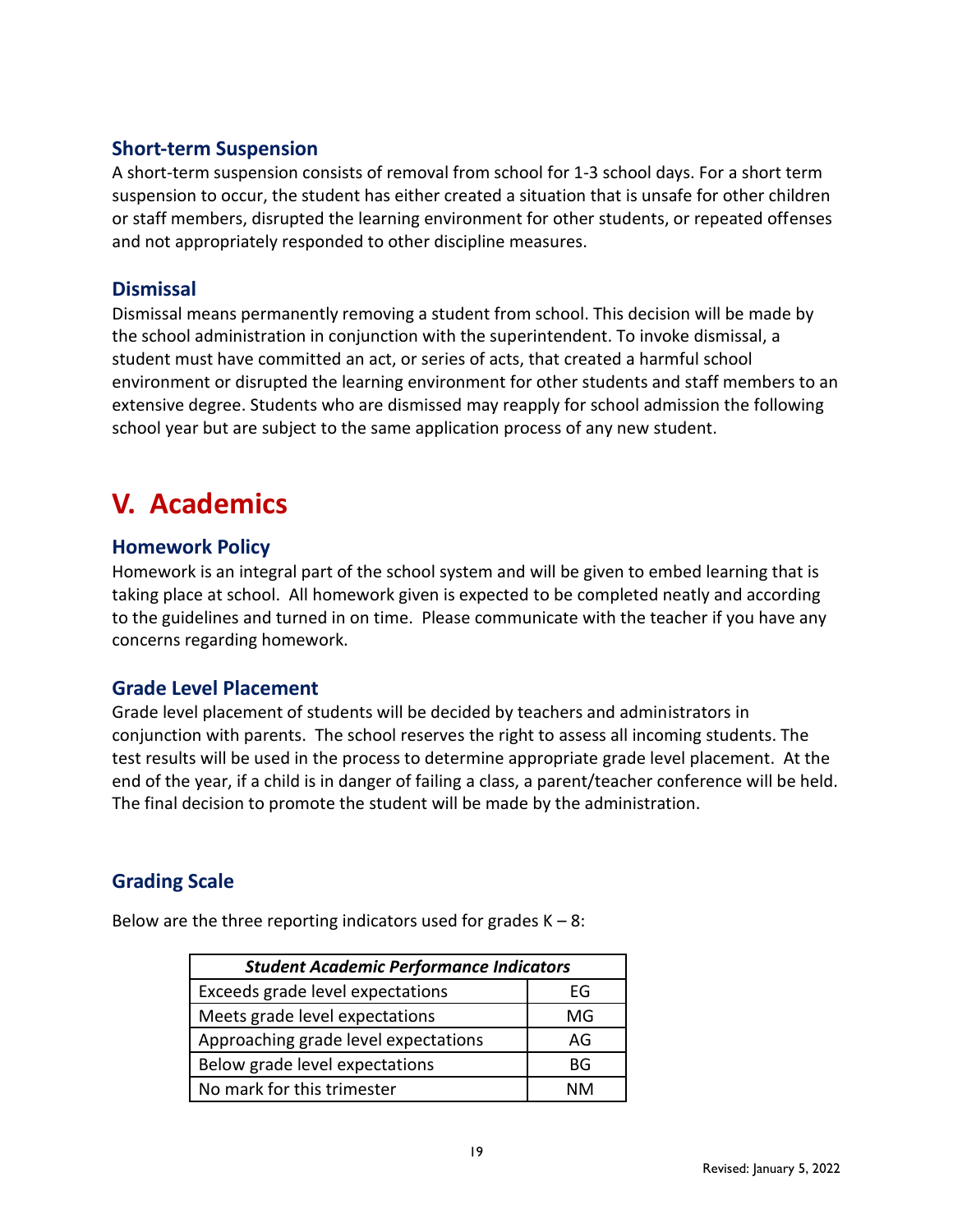| <b>Student Academic Growth</b> |  |  |
|--------------------------------|--|--|
| Consistently progressing       |  |  |
| Sometimes progressing          |  |  |
| Needs attention                |  |  |

| <b>Life-long Learning Skills</b> |  |  |
|----------------------------------|--|--|
| Exceptional                      |  |  |
| <b>Usually</b>                   |  |  |
| Sometimes                        |  |  |
| Seldom                           |  |  |

#### **Parent-Teacher Conferences**

All parents of elementary students will have a scheduled conference with the classroom teacher during the first grading period. Additional conferences may be requested at other times during the school year as deemed necessary by teachers or the parents.

#### **Report Cards**

Report cards will be sent home following each grading period. The final report card will be mailed. **Any unpaid balance in fees (tuition, library fines, book loss or damage, service fees, outstanding fund raising items, sports uniforms etc.) will preclude the release of report cards and/or cumulative records at the end of the school year.**

#### **Student Testing**

All students participate in MAP assessments fall and spring to assess each child's academic improvement. Printed results will be sent home at the end of the year. Testing provides an academic profile of each student as well as the school as a whole; therefore, it is imperative that students are in attendance. Prearranged absences should not be scheduled during testing.

# **VI. General Information**

**Entering / Exiting Campus**

#### **Closed Campus**

CCALL is a closed campus. Parents who wish to take their children from school must sign them out in the school office. When students are returning from an appointment during the day, parents must sign them in at the office before returning to class. Students will not be allowed to leave campus with someone other than their parent without prior notification to the school office. The school will not assume responsibility for lost or stolen bicycles. Students may not drive to school. Student operated motorized scooters or other motorized vehicles are not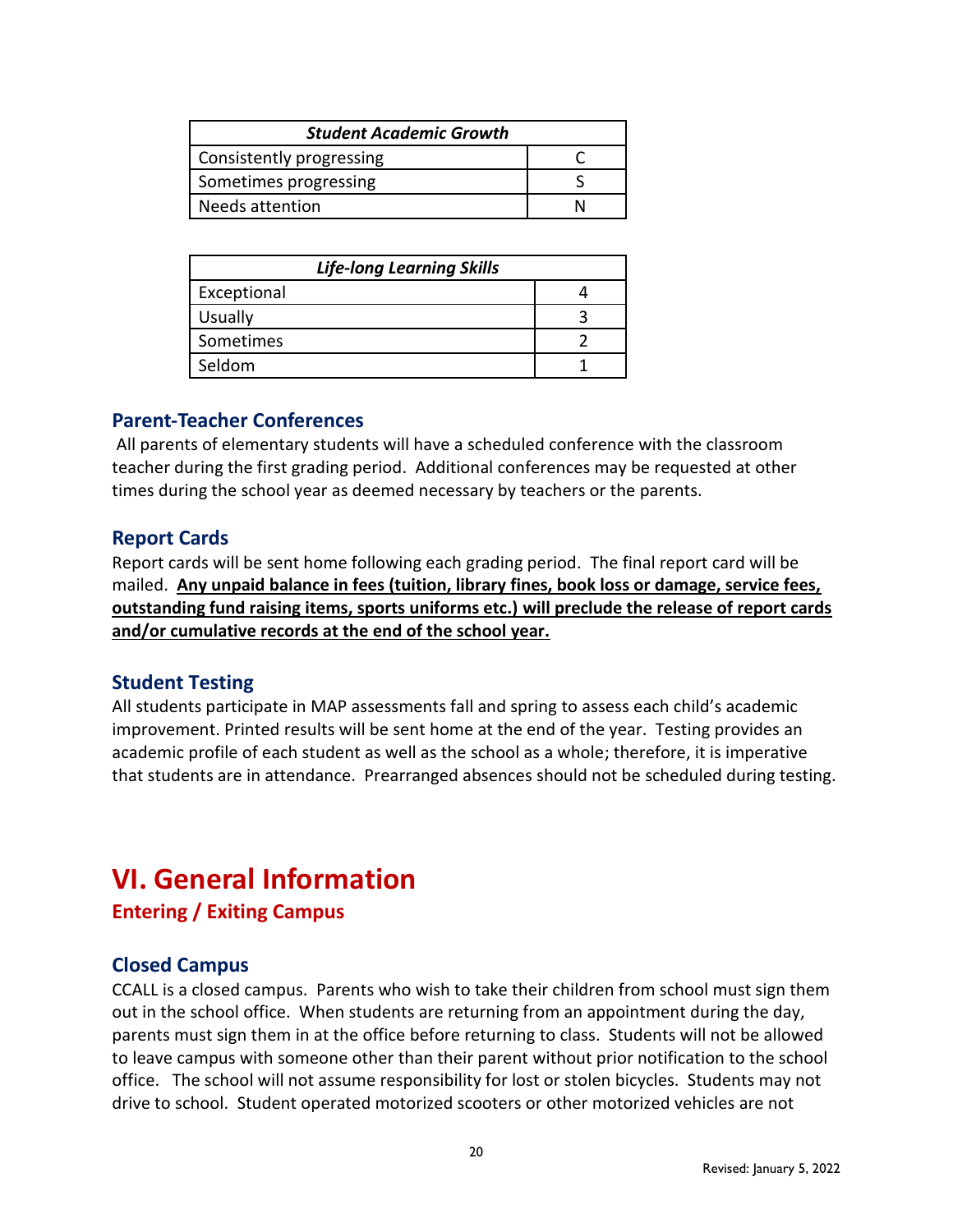permitted on school grounds. All visitors must check in at the office and get a visitor badge.

## **Release Authorization**

Only authorized adults may pick children up from school. Authorized adults include any family or friends listed by the child's legal guardian on the enrollment form. Special permission may be given for other adults to pick up children only by written request or by a personal phone call to the administration made by the child's legal guardian as listed on the enrollment form.

### **Carpool**

Parents are responsible for transporting children to and from school. You can access the Family Directory via RenWeb/FACTS SIS in the Family Portal to search for other families in your zip code who may be interested in carpooling.

Parents are asked to follow the flow of traffic lanes and use designated pick up points and crosswalks when dropping off and picking up students. It is important that everyone consistently follow the same rules so that all can be equitably served, and students and parents can move safely about the campus.

# **Car Pool/Drop-Off and Pick Up Area**

School drop off is at the front entrance of the school from **8:15-8:30 am. (8:10-8:20 a.m. for middle school students)** Elementary students may be dropped off no earlier than 8:15 each morning.

#### **Transportation**

Parents helping with transportation for any school sponsored activity must have and use seat belts/shoulder straps for each person riding in their vehicle. We support the Washington State law pertinent to the transportation of students: A booster seat is required for children shorter than four feet, nine inches (effective January 1, 2020). If a vehicle has a passenger side airbag, students are not allowed to ride in the front seat.

Parents are responsible for providing a copy of their insurance card, driver's license and completed volunteer driver form to the office when agreeing to transport students in their private vehicles. If available, classes may also use the school van.

# **Parking Lot Procedures**

The children's safety is one of our highest priorities. Make sure to slow down (5 mph) and be patient when dropping off or picking up your children at school. In order to facilitate an even safer and smoother drop off and pick up time, we ask that you follow these rules:

- 1. Have your children's backpacks, lunches, etc., ready and in the vehicle (floorboard) so they can exit the vehicle without much delay.
- 2. Avoid placing your children's backpacks, supplies, etc., in the trunk of your car. We want to avoid having children going to the rear of the vehicles.
- 3. Have your children exit/enter on the curbside when dropping them off or picking them up.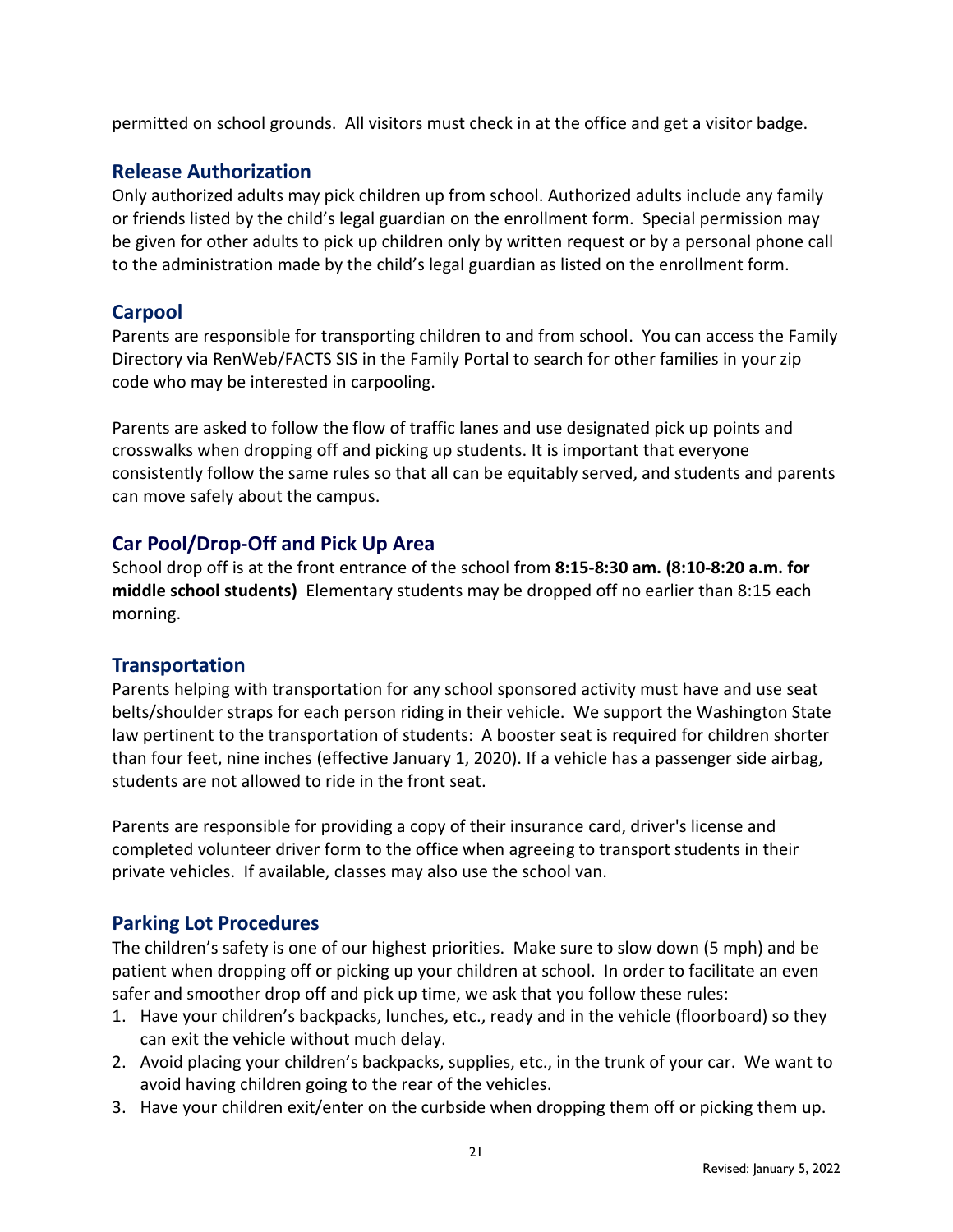- 4. Avoid parking in handicap areas.
- 5. Do not get out of your vehicle and block other cars from advancing. If you need to leave your vehicle, find a parking space in the parking lot.

### **Field Trips**

**Field trips are required school activities. Students are expected and required to attend all field trips.** Parents will be notified in advance of field trip dates, purpose, time, and mode of transportation. We welcome and encourage parent chaperones on field trips. Service hours will be awarded for participants. All volunteers working with students MUST complete a background check, and submit a copy of a valid driver's license and current auto insurance card.

# **School Closure / Emergencies**

#### **School Closure**

Should it be necessary to close school due to inclement weather or other unforeseen circumstances, an announcement will be made over the following news services:

| <b>Internet</b>            | App                |
|----------------------------|--------------------|
| <b>CCALL Facebook page</b> | <b>Flash Alert</b> |

#### **Television Stations**

KATU - 2, Portland [\(www.katu.com\)](http://www.katu.com/) KOIN - 6, Portland [\(www.koin.com\)](http://www.koin.com/) KGW - 8, Portland [\(www.kgw.com\)](http://www.kgw.com/) KPTV - 12, Portland [\(www.kptv.com\)](http://www.kptv.com/)

When possible, we will try to send out a schoolwide email, as well. Because we have students coming from many areas, parents are encouraged to use their own discretion on inclement weather days. These absences will be excused.

#### **Natural Emergency Information**

In the event of a natural disaster:

- Please **do not** call the school. We must have the lines open for emergency calls.
- Turn your radio to major stations on the AM dial. Information and directions will be given over the radio for general safety instructions. As soon as it is deemed safe to travel, proceed to the school. If you work on the other side of the river, please have a backup available to get your children in case of major bridge or freeway obstruction.
- When you arrive at the school, please do not block roadways with your car, and remember to maintain a calm and positive attitude in the presence of the children. Children will be released only to authorized persons who will provide their signature on the sign-out sheet.
- The childcare programs are prepared to care for your child(ren) in times of critical situations if it takes you a while to get to school.

In the event the building has been evacuated:

- We will have emergency personnel on site to direct you to the evacuation site.
- Again, remember to maintain a calm and positive attitude in the presence of the children.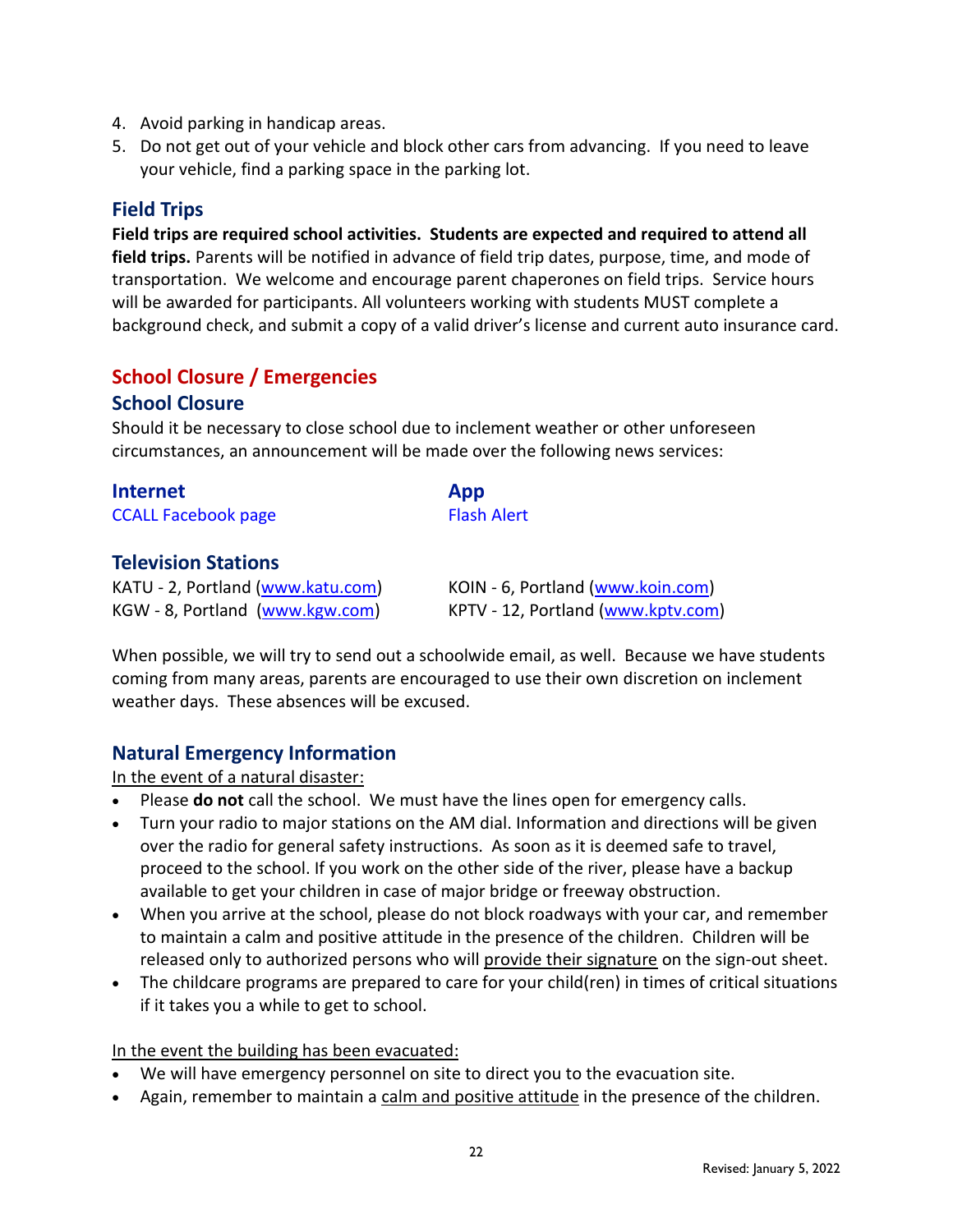Children will be released only to authorized persons.

Please notify the school office as soon as possible if you have a change of address or phone number, including cell phone number changes. **In case of emergency, we must have current information.**

#### **Telephone Procedures**

It may be necessary for students to contact a family member during the course of a school day. When an emergency situation arises, students are asked to observe the following policy: Use of any telephone may only be used with permission from a school staff member. Students may only call immediate family members. Planning for after school activities with friends must take place prior to coming to school.

#### **Office Phone**

Student use of the school office phone is restricted to emergency situations only such as illness or a change in school schedule.

#### **Personal iPods, iPads, MP3 Players, Video Games and Cell Phones**

Personal iPods, iPads, MP3 players, and video games are NOT allowed to be used on campus. Such items may be confiscated at the discretion of any staff member. Cell phones that are used or ring during the school day will be confiscated. Confiscated phones must be retrieved by a parent from administration.

Students may only use cell phones before 8:20 a.m. or after 3:10 p.m. If parents deem it necessary for their child to have a cell phone while at school, the following rules must be adhered to:

- Cell phone use is limited to communication between the student and the parent(s) only.
- Student use of cell phones at after school activities are for parent communication only.
- Cell phones are to be turned off and stored in the student's locker/backpack during the school day.

# **VII. Miscellaneous**

#### **Lunch Program**

We do not currently have a five day/week hot lunch program. Pizza is available to purchase on Tuesdays at \$2/slice (order must be placed with teachers the day before), and hot dog lunches can be purchased on Thursdays (placed two days before) for \$3/each (includes hot dog, chips, and fruit). Money can be deposited to your family lunch account in the school office.

#### **Conduct at Lunch**

In order to provide for the well-being of the students during lunch, these guidelines will be followed: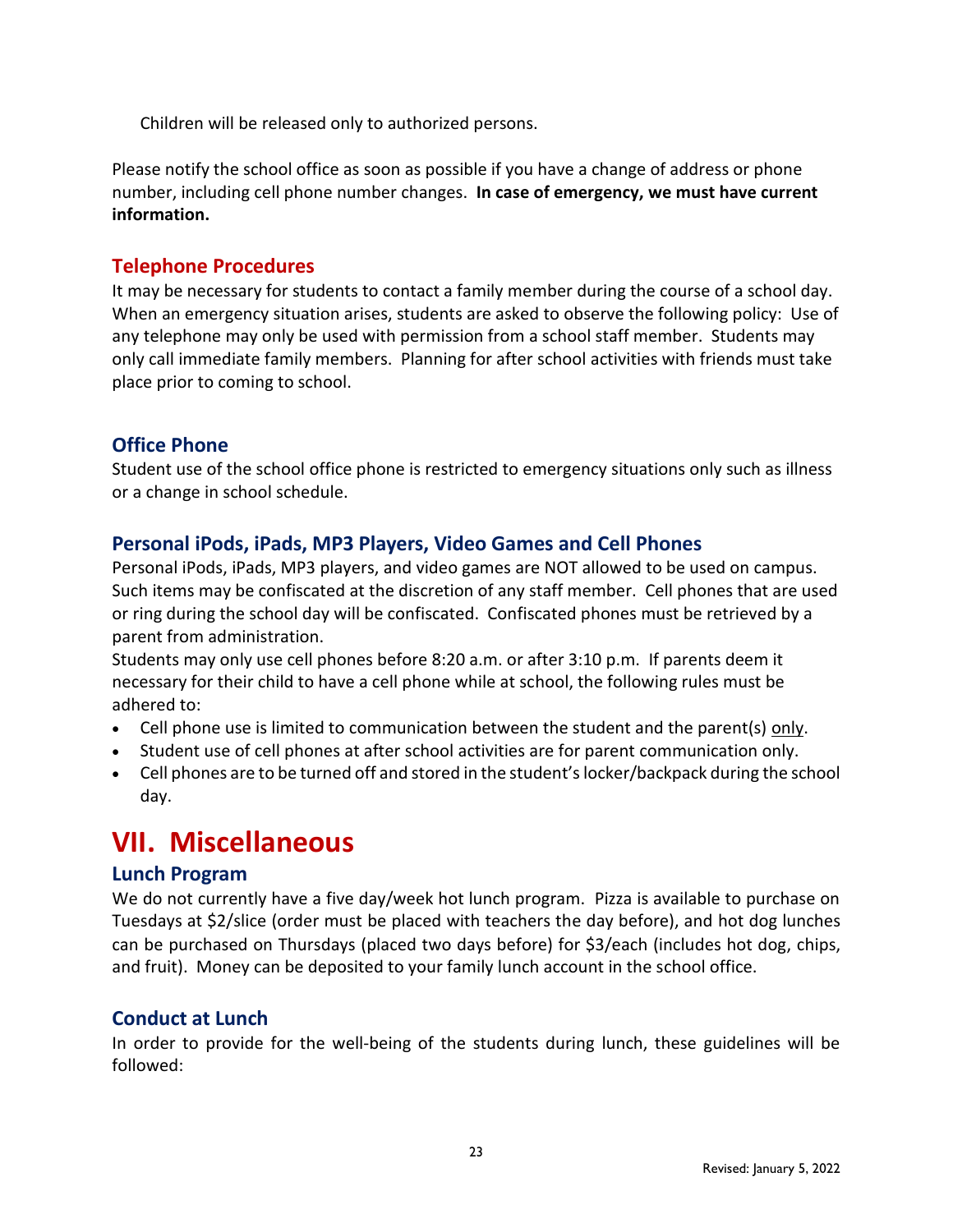#### **Student Guidelines**

- Each class is assigned specific tables at which to eat.
- Students bringing their own lunch should go directly to their assigned table.
- Eat food from your own lunch only (no trading food).
- Eat food only in the cafeteria, not on the playground.
- Food should never be thrown.
- Students should raise their hand if they need help.
- Students should use positive, helpful words only.
- Students should use voices that can only be heard at their own table.
- Eating with appropriate table manners is expected.
- Cleaning up after yourself is expected.
- Be courteous to the cafeteria staff and lunchroom supervisors.
- Following the completion of lunch, students should line up quietly for recess.
- The lunch area should never be used for play.

#### **School Fines**

Students are frequently issued school property for their use (balls, books, etc.). Willful damage or unreasonable wear and tear may cause the student to incur fines equal to the replacement value of the property.

#### **School Pictures**

School pictures will be taken annually. Pictures that are ordered will be on a prepay basis only. A make-up day will be announced for all students requiring retakes.

#### **Lost & Found**

Lost & found will be located in a designated area. Unclaimed items will be taken to lost and found. Periodically, unclaimed items will be distributed to needy families. To ensure items are returned to rightful owners, please write your child's name on backpacks, coats, sweatshirts, lunch bags, etc.

#### **Parent Service Hours**

CCALL could not function without the dedicated and wholehearted service of our students' families. It is only because so many families participate so enthusiastically in service to the school that we are able to maintain our quality programs and facilities while keeping tuition costs at an affordable level.

Service hours at CCALL give families an opportunity to be involved in the lives and education of their children through volunteering in programs and working on projects of their choice. There is a range of opportunities, programs, and projects from which to choose. Some of these include chaperoning field trips, helping with school events like Walk-a-Thon or Grandparents' Day, tutoring, library, art, working in the office, serving on committees, working in classrooms,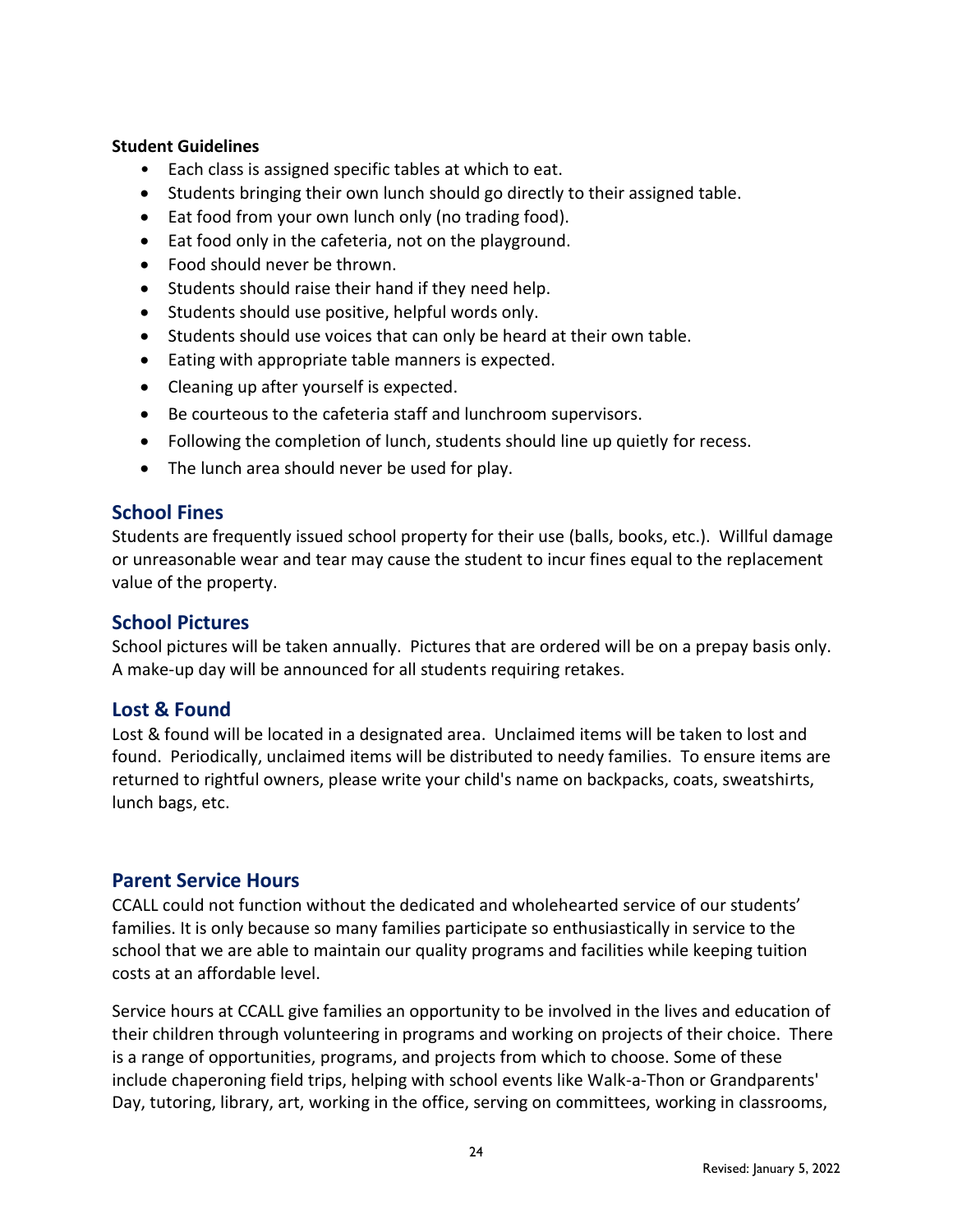supervising at lunch and recess, and many more.

Each CCALL family is asked to fulfill a 30-hour service requirement per year. Any family member, including parents, grandparents, aunts, uncles, and/or family friends may fulfill the requirement for your family. Some Cornerstone families choose to participate in the program financially rather than through service. If this option works better for your family, the fee is \$15 per hour not served. Single parent families are half the time or cost. (CCA reserves the right to adjust or temporarily suspend this requirement based on current COVID-related restrictions.)

All adults serving at CCALL must have a completed "Background Check Authorization Form" on file. A full background will be completed by the administration prior to the adult having contact with any student and/or staff.

#### **Activities**

#### **Awards**

It is the desire of CCALL that students receive positive recognition throughout the year in a variety of areas.

- **Christian Character:** Awarded to students who exemplify Christ-like behavior
- **Athletic Awards:** Awarded for contributions to their respective team
- **Academic Awards & Perfect Attendance:** Awarded at the end of each grading period

# **Chapel and Assemblies**

Chapel is an integral part of our mission of growing Christian students up in the Lord. It is held in the chapel on the Elementary campus once a week. Parents are welcome to attend. Our purpose is to lead students into a group worship experience based on God's Word and to enrich their spiritual lives. Assemblies are used to highlight special speakers or events. Other Christian schools may be invited to attend.

## **Playground and Safety Guidelines Recess**

Recess is a vital time for students to exercise and develop social skills. The relative freedom that students enjoy at recess can sometimes lead to problems. We will be stressing to our students that the same expectations and rules apply to the playground as apply to the classroom.

Recess is also a time when clothing can become dirty and unsightly for the classroom. Because rain becomes such an issue during the winter months, we ask that parents send an extra set of clothing to school to be kept in the child's backpack. If you know your child is prone to getting dirty and wet, we highly advise that you send the extra clothes to school.

These guidelines were specifically designed to ensure that games and activities on the playground are safe for all students. They should also help avoid arguments and disputes and maintain proper Christian relationships.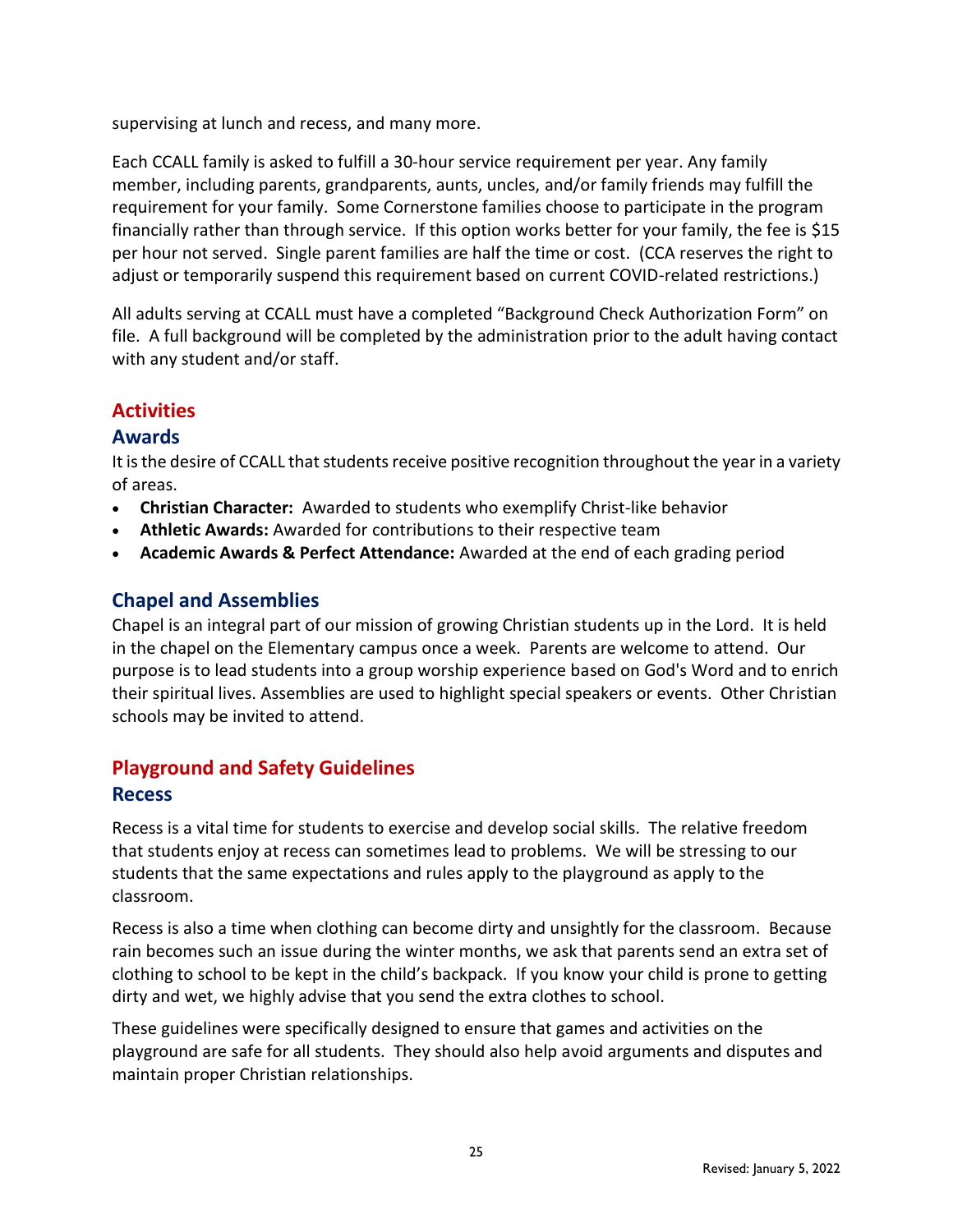# **General Playground Guidelines**

- 1. Students will use appropriate language at all times and be considerate of others' feelings.
	- a. No mean or hurtful statements will be allowed (making fun of another person's name, appearance, abilities, etc.). No profanity or dirty language will be allowed.
	- b. No games will be closed. Students are expected to let any student join into a game and share equipment. There may be times where the student will need to have a partner join with them to keep the teams even or perhaps a game that has been closed by a playground supervisor or teacher because there is no space for more students to join.
- 2. Students will keep their hands, feet and objects to themselves.
	- a. Fighting is absolutely forbidden and will result in a referral to the principal.
	- b. Hitting, pushing or play fighting on the school grounds is not allowed.
	- c. Wrestling, tripping and shoving are forbidden.
	- d. Throwing sticks, rocks or other objects is prohibited.
- 3. Personal items, toys and anything considered unsafe is not permitted at school.
	- a. Unsafe items (such as knives, matches, lighters, squirt guns, cap guns, real or play guns, fire crackers, etc.) are not permitted at school and could result in suspension or expulsion.
	- b. The following items are not to be brought to school: Toys, dolls, balls, CD players, Gameboys, and other non-educational items unless the item is needed for a class activity and a teacher has given written permission.
	- c. Skateboards, roller blades, and skates are not permitted on the school grounds.
- 4. Students will remain in the designated playground areas.
	- a. No student is allowed on school grounds until 15 minutes prior to school starting and 15 minutes after school has ended.
	- b. The field areas may be off limits during wet weather.
	- c. Students may not play in areas out of sight of the Playground Supervisors. They may never play behind or between the portables, inside the buildings, or behind fencing.
	- d. Students must ask permission to leave the playground area.
- 5. All students are expected to use common sense and follow the school guidelines.
	- a. When approached by a Playground Supervisor for breaking a rule, students should be able to explain what rule they violated.
	- b. Children are not to jump from bars, or swings. Death Drops (swinging from knees and releasing to feet) are forbidden.
	- c. No student is to be on the slopes or loitering near the fences.
	- d. Students need to choose safe behaviors.
- 6. All students will show RESPECT to all adults, other students and all property.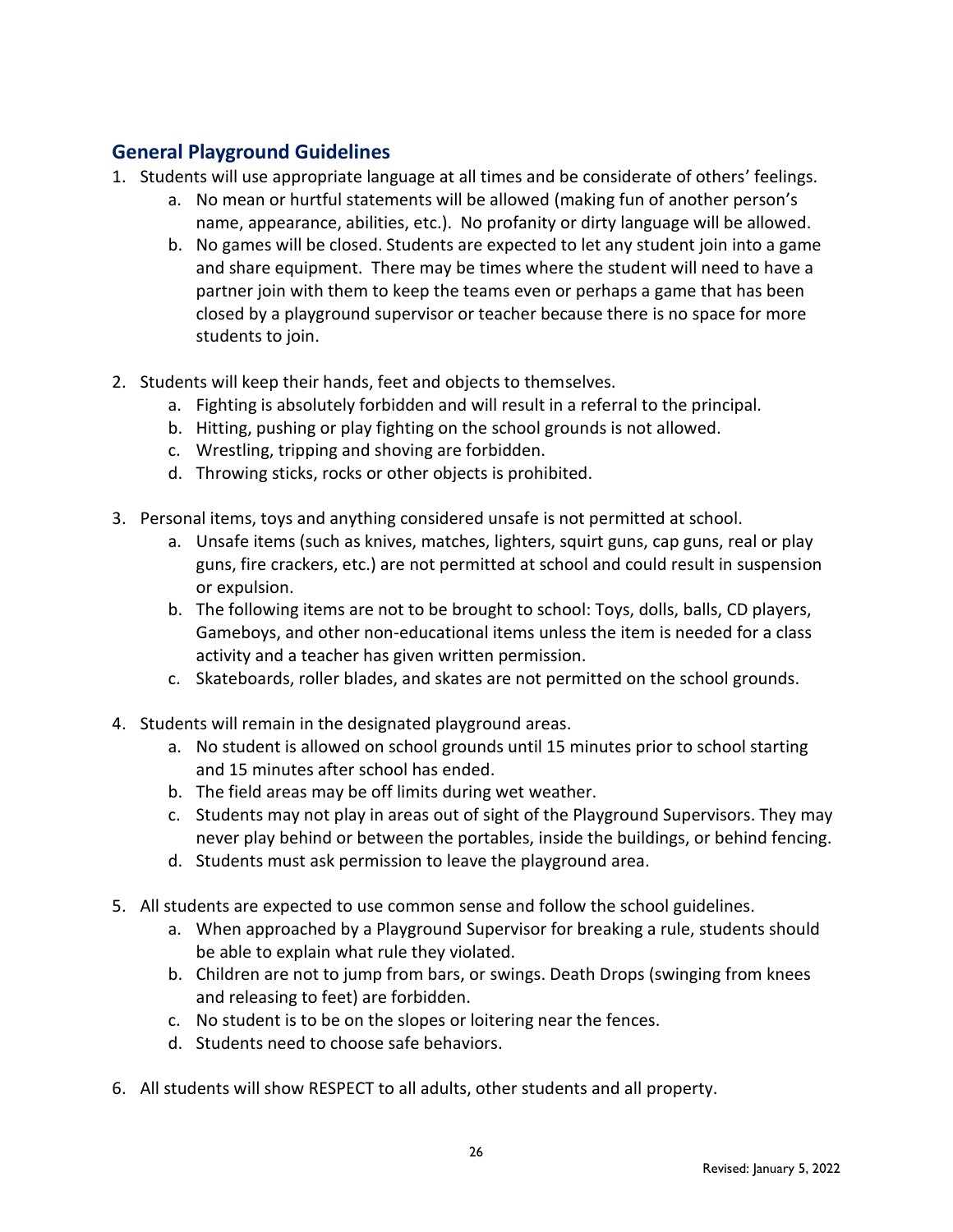- a. Absolutely no arguing with an adult (hand/facial gestures included) will be tolerated.
- b. Disrespect to an adult will result in an immediate referral to the principal and loss of playground privileges.
- c. Writing on walls, furniture, or any vandalism will result in an immediate referral to the principal.
- d. Students are expected to respect their environment and public property.

### **Playground Equipment Guidelines**

#### **Horizontal Ladder/Monkey Bars**

- a. Students take turns swinging underneath in one direction. Students may not go on top of the bars or sit on top of the bars.
- b. If there is more than one child crossing on bars, a line must be formed.
- c. No pulling or pushing on the legs, arms, etc. of any child on the bars.

#### **Slide**

- a. One person can go down the slide at a time.
- b. Slide down, sitting, with feet in front.
- c. Climbing up the slide is not allowed.
- d. Do not block or prevent others from sliding down the slide.

#### **Swings**

When there are children waiting, they must stand in front of the person on the swing and far enough away to avoid being kicked by the swinger. The first person in the line counts to 30 (one count per swing) for the person swinging. After 30 counts, the person swinging must get off and it will be the next student's turn.

- a. Must swing in the same direction.
- b. No jumping out of swing.
- c. One person on a swing at a time.
- d. No going from side to side or twisting in a swing.
- e. No pushing someone in the swing.
- f. No holding hands while swinging.
- g. Grabbing feet, etc. is forbidden.
- h. No climbing on poles of swings or standing between swingers.

#### **Court Games Guidelines**

#### **Basketball**

When basketball is played as a game between two teams, the teams will play using regular basketball GUIDELINES (i.e., dribbling, passing, shooting, fouls).

- a. Basketball can be either a full court game or a half-court game depending upon how many people want to play and how many courts are available.
- a. No pushing, intentional bumping, hitting, or rough play is permitted.
- b. Any fouls or disputed play should be resolved by a jump ball or vote of players.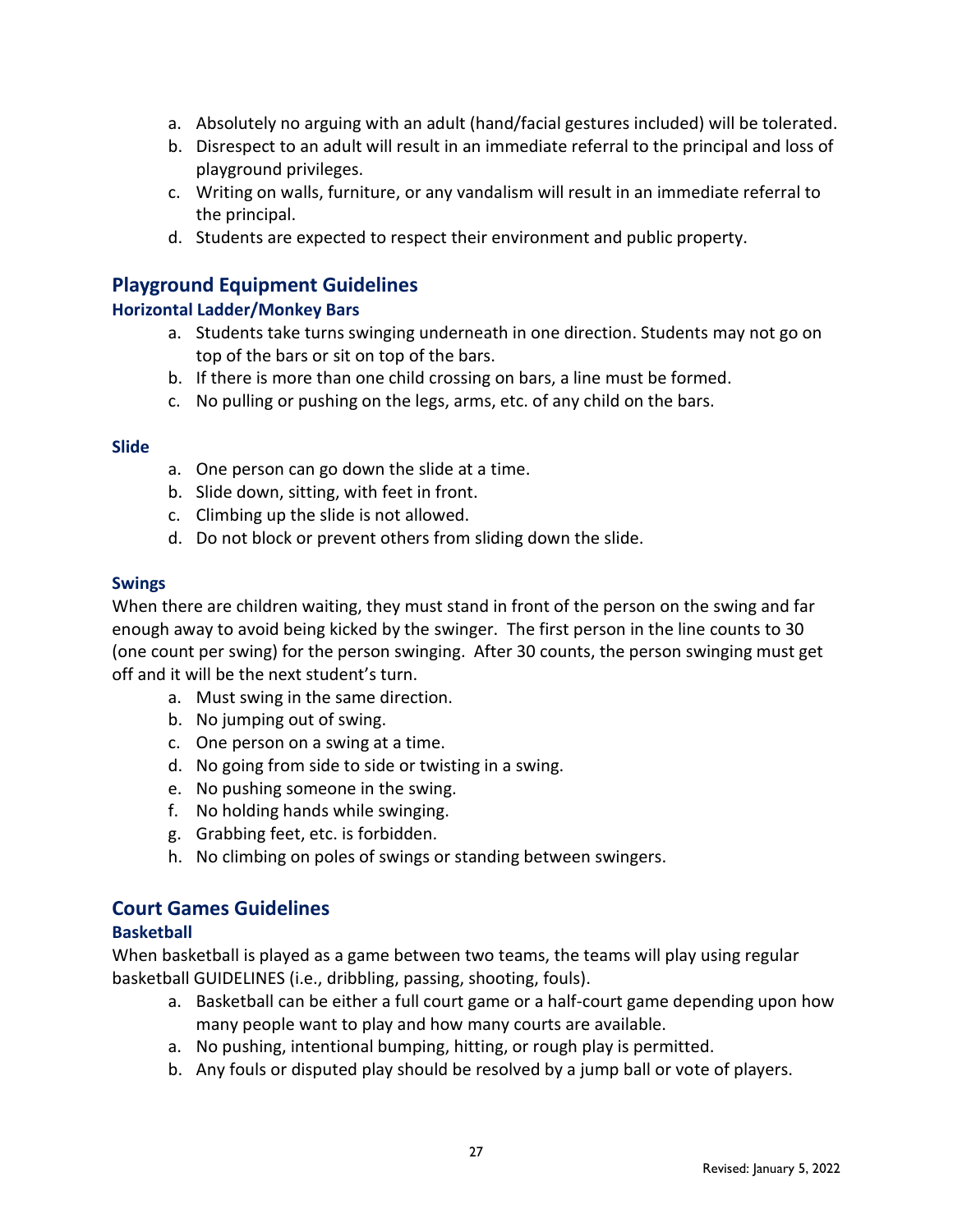#### **Four Square**

Four square is a court game played with a rubber ball. Each of the four squares are labeled A, B, C or D. Square A starts the game by bouncing the ball in their own court and then bouncing it into one of the other courts. The player in the other court must then bounce the ball into another player's square. If the ball bounces outside the square or back into the player's own square, that player is out. When a player is out, they go to the end of the line and the first person in the line moves into the D square.

- a. This game must be played with a rubber ball.
- b. Disputed plays are to be voted on by all players in the court and in the line.
- c. No "cherry bombs" or "inside corners" is permitted.

#### **Jump Rope**

- a. Long jump ropes are to be used with groups of 3 or more. Short jump ropes are for individual use.
- b. Jump ropes should never be tied or twisted around any part of a student's body.
- c. No "hot peppers" unless the jumper requests it.

#### **Field Area Guidelines**

The field areas are primarily used for games and activities that involve kicking or throwing a ball or running. Unsafe activities such as tackling, body slamming, dog piling, slide tackles, or sweeps are not permitted anywhere on the field areas. Tag and chase are not permitted because they often end up in pushing, tripping, tackling or fighting. These are behaviors that hurt or injure others. Therefore, tag and chase are not allowed on the playground.

#### **Soccer**

- a. No closed games.
- b. No tackling or slide tackling is allowed.
- c. No body slams or pushing is allowed.
- d. Touching the ball with the hands or forearm (except by the goalie) results in the other team taking the ball out to the sideline.

#### **End of Recess Play**

The end of recess will be signaled by a short whistle. The whistle tells students to stop play and report to their class line. Students should return any balls to the designated collection area. Any student who does not stop play at the sound of the whistle can lose their recess privilege for the next recess. Students should line up carefully with no running, chasing, or pushing one another.

#### **Emergency Signal**

In the event of an emergency, it might become necessary for all students to stop play. The signal for students to stop all play is the sound of a long whistle. At the sound of the long whistle, everyone must stop all activity immediately and freeze where they are. Students must then listen for special directions.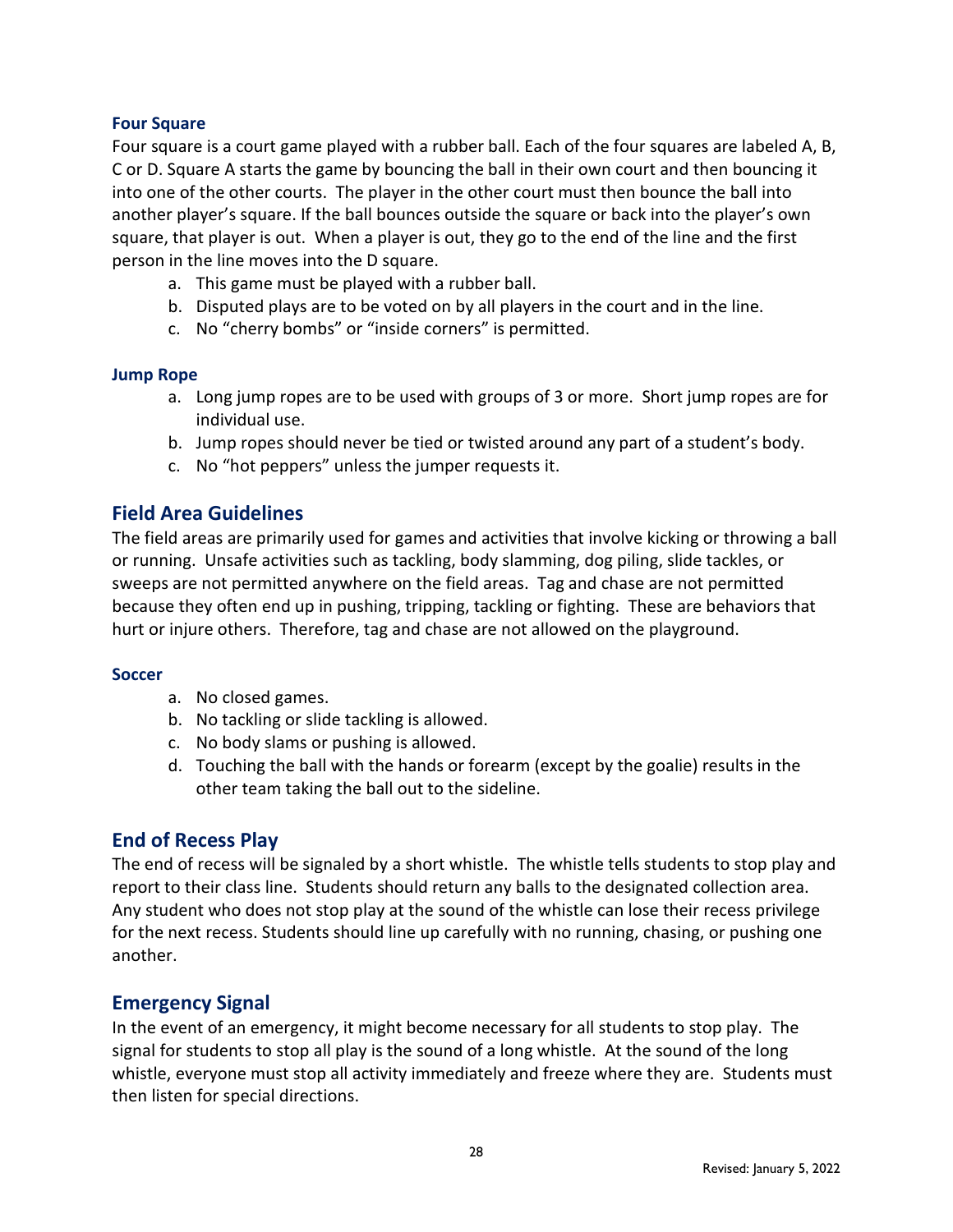# **Athletics**

CCALL offers a variety of competitive athletic teams throughout the year. To participate, the following is the athletic fee schedule: Basketball and Volleyball  $-5$ <sup>th</sup>-8<sup>th</sup> grades - \$150.00. Cross Country and Track  $-5$ <sup>th</sup>-8<sup>th</sup> grades \$75.00. Cheer-\$25.00 (students purchase uniforms). The athletic fees will be charged each school year. A completed Athletic Registration form, a current physical, Athletic Waiver, Concussion Sheet, and sports fees must be turned in to the school office before the season begins. Students may not practice or participate in games until all items are on file in the school office.

The following organized sports will be offered. These sports programs will be dependent upon student interest and availability of volunteer coaching staff.

| Fall                                                  | Winter                                              | <b>Spring</b>                                  |
|-------------------------------------------------------|-----------------------------------------------------|------------------------------------------------|
| Girls' Volleyball 5 <sup>th</sup> -8 <sup>th</sup>    | Girls' Basketball 5 <sup>th</sup> - 8 <sup>th</sup> | Girls' Track 6 <sup>th</sup> - 8 <sup>th</sup> |
| Co-ed Cross Country 5 <sup>th</sup> - 8 <sup>th</sup> | Boys' Basketball 5 <sup>th</sup> - 8 <sup>th</sup>  | Boys' Track 6 <sup>th</sup> - 8 <sup>th</sup>  |

# **Athletic Code of Conduct**

Athletes are required to read and comply with the following standards:

- Attend every practice, game, or function.
- Participate to the best of your ability.
- Meets grade level expectations for eligibility.
- Honor God. Model good sportsmanship. Specifically, display a good attitude and be respectful towards coaches, officials, and fellow athletes, including the opposing teams, at practices and games.
- Commitment to the team is expected until the end of the season.
- Participation on a team is a privilege. Violations will result in game and/or practice ineligibility. Continual faults in sportsmanship or character traits which are not conducive to team unity and growth may be cause for removal from the team.
- Students must be in attendance no later than second period to attend or participate in any extra-curricular activity on the day or evening of the absence.

# **Academic Eligibility for Athletics**

All students who are involved in athletics must meet the following eligibility requirements:

- Meets grade level expectations for eligibility (Grade Report each Friday for the following week eligibility).
- Has all student work turned in.
- Does not fall below grade level expectations on report cards or progress reports.
- Behavior/Effort grades must be satisfactory. Failure to meet any of the above requirements will result in the inability to play in games until the next grading period.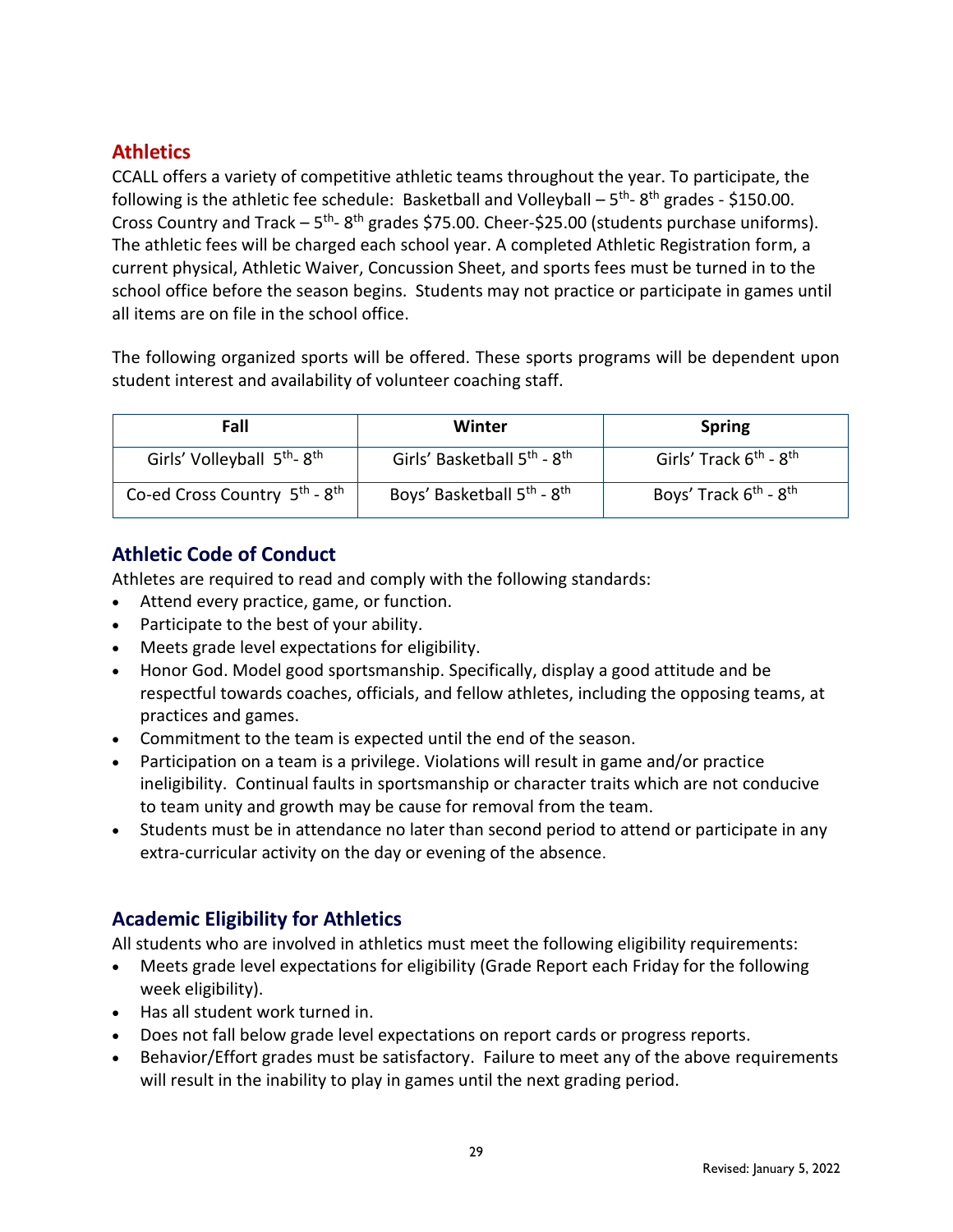# **VIII. Health Policy**

# **Health Attendance Policy**

To ensure the health of everyone, it is imperative that children who are sick stay home from school if they have had a fever in the last 24 hours of  $100^{\circ}$  F. or more, or have one or more of the following symptoms: earache, headache, sore throat, rash, or fatigue that prevents participation in regular activities, vomiting, diarrhea, open sores, lice, nits, or any other contagious illness. For suspected communicable skin infections such as impetigo, pinkeye, or scabies, the child may return twenty-four hours after starting antibiotic treatment. Barring extenuating circumstances, if a child is too sick to go out to recess, then they are too sick to be at school. Because of space limitations, the office is not able to accommodate sick children staying in from recess.

### **Allergies**

For students with severe allergies, an allergy care plan must be filled out and kept on file in the school office. The child's health care provider must sign this form, list the specific allergies, and in the case of food allergies list all foods to avoid, give a brief description of how the child reacts to the food, and list any appropriate substitute food(s). Any necessary emergency equipment, such as epi-pens or inhalers, must be kept in the front office.

Any student with major food allergies must bring his/her own snack and lunch each day. The CCALL staff will not be responsible for providing snacks and lunch.

#### **Medications**

#### *Parent/Guardian Consent*

Medication will only be given with prior written consent of the child's parent/legal guardian. This consent (The Medication Authorization Form), will include the child's name, the name of the medication, reason for the medication, dosage, method of administration, frequency (can NOT be given "as needed"), duration (start and stop dates), special storage requirements and any possible side effects (use package insert or pharmacist's written information). All medication *must* be kept in the front office. Children should *not* be in possession of medication.

A parent/legal guardian is the only person authorized to give consent for the school to administer medication. Even with consent, the medication meets all the following criteria:

- The medication is over-the-counter and is one of the following:
	- Antihistamine

Non-aspirin fever reducer/pain reliever

- Non-narcotic cough suppressant
- Decongestant
- Ointments or lotions intended specifically to relieve itching or dry skin
- Sunscreen for children over 6 mo. of age